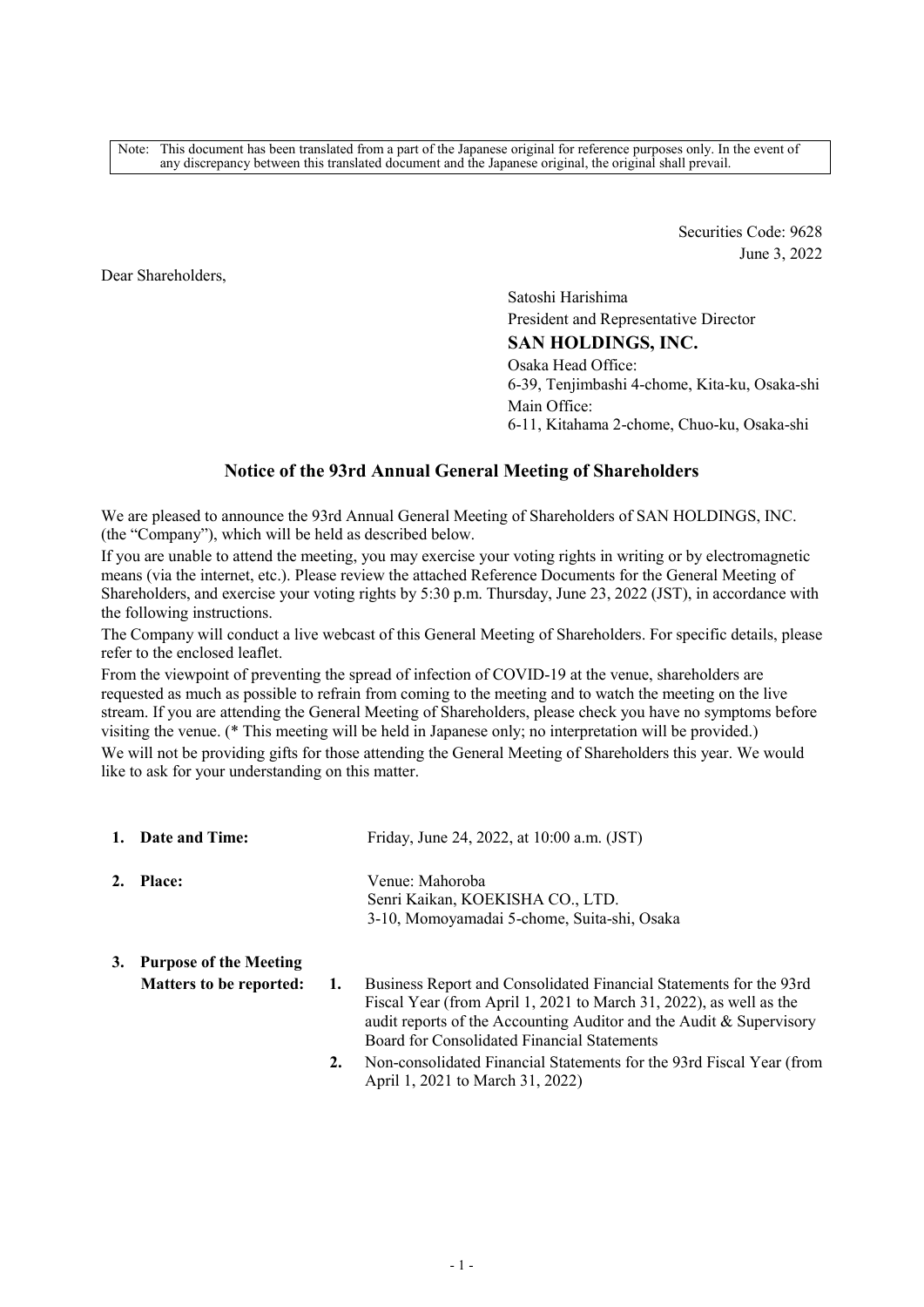# **Matters to be resolved:**

| Proposal 1:        | Appropriation of Surplus                                     |
|--------------------|--------------------------------------------------------------|
| <b>Proposal 2:</b> | Amendment to the Articles of Incorporation                   |
| <b>Proposal 3:</b> | Election of Six Directors                                    |
| Proposal 4:        | Extension of Countermeasures to Large-Scale Purchases of the |
|                    | Company's Stocks (takeover defense plan)                     |

# **4. Instructions for Exercising Voting Rights**

(1) Exercise of voting rights in writing

Please indicate your approval or disapproval of each proposal in the enclosed voting form and return it so that it arrives no later than 5:30 p.m. on Thursday, June 23, 2022 (JST).

- (2) Exercise of voting rights by electromagnetic means (via the internet, etc.) If you exercise your voting rights by electromagnetic means (via the internet, etc.), exercise your voting rights by reviewing the "Information About Exercising Your Voting Rights by Electromagnetic Means (Internet, Etc.)" on pages 3 to 4 by 5:30 p.m. on Thursday, June 23, 2022 (JST).
- (3) If you exercise your voting rights in duplicate both in writing and via the internet, etc., the Company will only deem your exercise via the internet, etc. valid. Also, if you exercise your voting rights multiple times via the internet, etc., or in duplicate both in a personal computer and a smartphone, the Company will only deem the substance of your final exercise to be valid.

#### (List of Requests)

- When attending the meeting, please submit the enclosed voting form at the reception desk.
- The Notes to the Consolidated Financial Statements and the Notes to the Non-consolidated Financial Statements are posted on the Company's website (https://www.san-hd.co.jp) in accordance with the laws and regulations and Article 17 of the Articles of Incorporation of the Company and are therefore available to shareholders. The Consolidated Financial Statements and Non-consolidated Financial Statements audited by the Accounting Auditor and the Audit & Supervisory Board Members in preparing the Audit Report include the "Notes to the Consolidated Financial Statements" and the "Notes to the Non-consolidated Financial Statements" posted on the Company's website in addition to the documents attached to this Notice of Convocation.
- Should the Reference Documents for the General Meeting of Shareholders, the Business Report, the Consolidated Financial Statements, or the Non-consolidated Financial Statements require revisions by the day before the General Meeting of Shareholders, or should there be any significant changes regarding the holding or operation of the General Meeting of Shareholders as a result of the spread of infections up to the day of the General Meeting of Shareholders, or if there is a government announcement, the revised versions will be published in writing or will be posted on the Company's website (https://www.san-hd.co.jp). Please check what the status is before coming.
- In order to prevent the spread of COVID-19, we will take the following measures:
	- Attending officers and management staff will be asked to check they have no symptoms and to wear a mask.
	- Those attending the General Meeting of Shareholders will be asked to take their temperature and wear a mask in the venue. For those who do not have a mask, masks will be provided at the reception desk. Alcohol disinfectant will be available in several locations, including near the entrance, so please cooperate and disinfect your hands with alcohol when entering the venue.
	- The management staff will escort you to your seat to ensure social distancing is maintained. We appreciate your understanding in advance.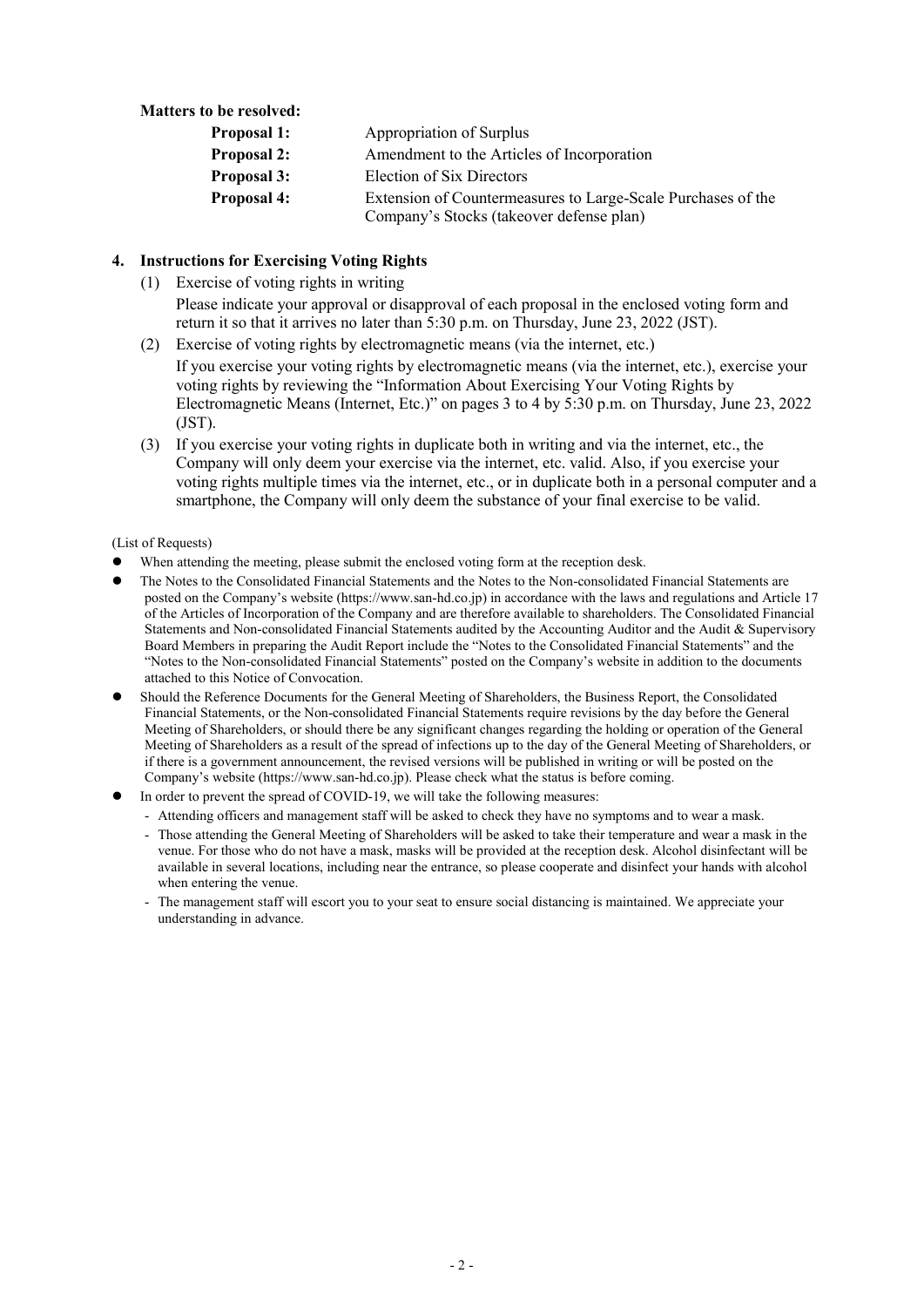# **Information About Exercising Your Voting Rights by Electromagnetic Means (Internet, Etc.)**

When exercising your voting rights by electromagnetic means (via the internet, etc.), please note the following items.

- 1. Exercising Your Voting Rights via the Internet, etc.
	- (1) Voting rights exercise website

Exercise of voting rights via the internet, etc. may be conducted only by accessing the following voting rights exercise website designated by the Company.

Voting Rights Exercise Website: https://www.web54.net

- (2) How to exercise the voting rights
	- (i) Voting by computer

Please access the above website, enter the "voting rights exercise code" and "password" which are stated on the enclosed voting form, and follow instructions on screen to enter your approval or disapproval.

(ii) Voting by smartphone

Please scan the "voting website QR code" on the enclosed voting form and enter your approval or disapproval on the voting-by-smartphone website, which does not require entering a "voting rights exercise code" or "password."

Note that changing your vote once you have executed your voting rights requires re-scanning the QR code and entering the "voting rights exercise code" and "password" stated on your voting form.

- (3) Handling of voting rights
	- (i) Your voting rights must be exercised by 5:30 p.m. on Thursday, June 23, 2022 (JST). It is recommended to vote at an early stage.
	- (ii) If you exercise your voting rights in duplicate both in writing and via the internet, etc., the Company will only deem your exercise via the internet, etc. valid. Also, if you exercise your voting rights multiple times via the internet, etc., or in duplicate both in a personal computer and a smartphone, the Company will only deem the substance of your final exercise to be valid.
	- (iii) All fees payable to internet service providers and telecommunication carriers (such as connection fees) in accessing the voting website are to be borne by the shareholders.
	- (iv) You may not be able to use the voting rights exercise website depending on the internet environment, etc. of your computer or smartphone.
- (4) Handling of password and voting rights exercise code
	- (i) The password is the important information to identify each person as a qualified shareholder with voting rights. Therefore, please handle your password as carefully as you handle your seal and PIN numbers.
	- (ii) The password will become unavailable if you input the wrong data a certain fixed number of times. To issue a new password, follow the instructions on the screen.
	- (iii) The voting rights code as listed on the enclosed voting form can only be used for this meeting.
- (5) Contact information for inquiries about the operation of computers, etc.
	- (i) If you have any technical inquiries regarding the operation of a PC, etc. for voting on this site, please contact the following: Dedicated phone line for Stock Transfer Agency Web Support, Sumitomo Mitsui Trust Bank, Limited

[Telephone number] 0120-652-031 (Business hours: 9:00 a.m. – 9:00 p.m. (JST))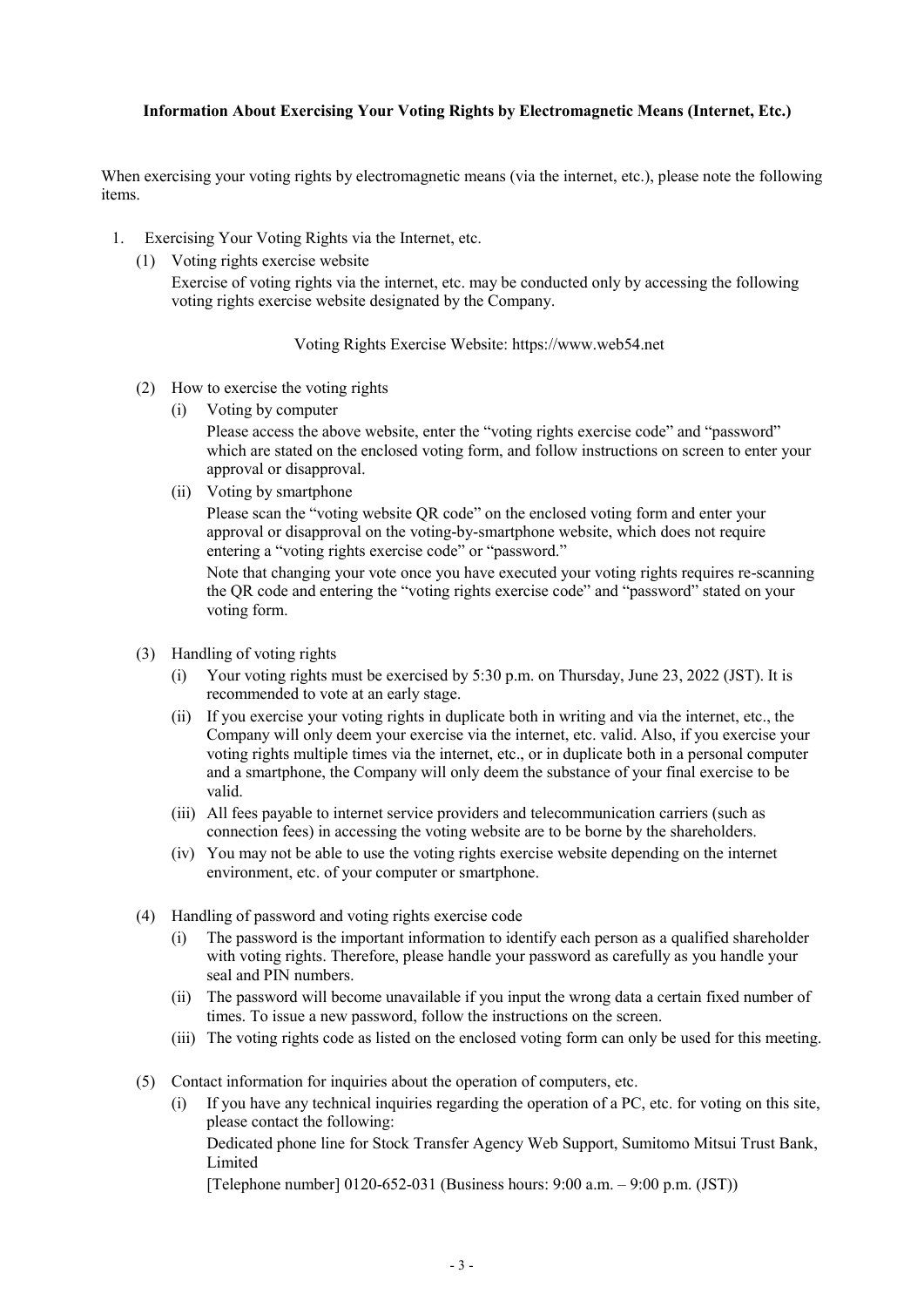- (ii) If you have any other inquiries, please contact the following:
	- a Shareholders with accounts at securities companies Please contact your securities company.
	- b Shareholders without accounts at securities companies (shareholders with special accounts) Stock Transfer Agency Business Planning Department, Sumitomo Mitsui Trust Bank, Limited

[Telephone number] 0120-782-031 (Business hours: 9:00 a.m. – 5:00 p.m. (JST), excluding weekends and holidays)

2. Electronic Voting Platform

Nominee shareholders such as trust and custody services banks (including standing proxies) may apply in advance to use the Electronic Voting Platform operated by ICJ Inc., a joint venture company founded by Tokyo Stock Exchange, Inc. and other entities. In this case, such shareholders can use the ICJ platform in addition to the exercise of voting rights via the internet, etc. in 1. above as a means to exercise their voting rights by electromagnetic means at General Meeting of Shareholders of the Company.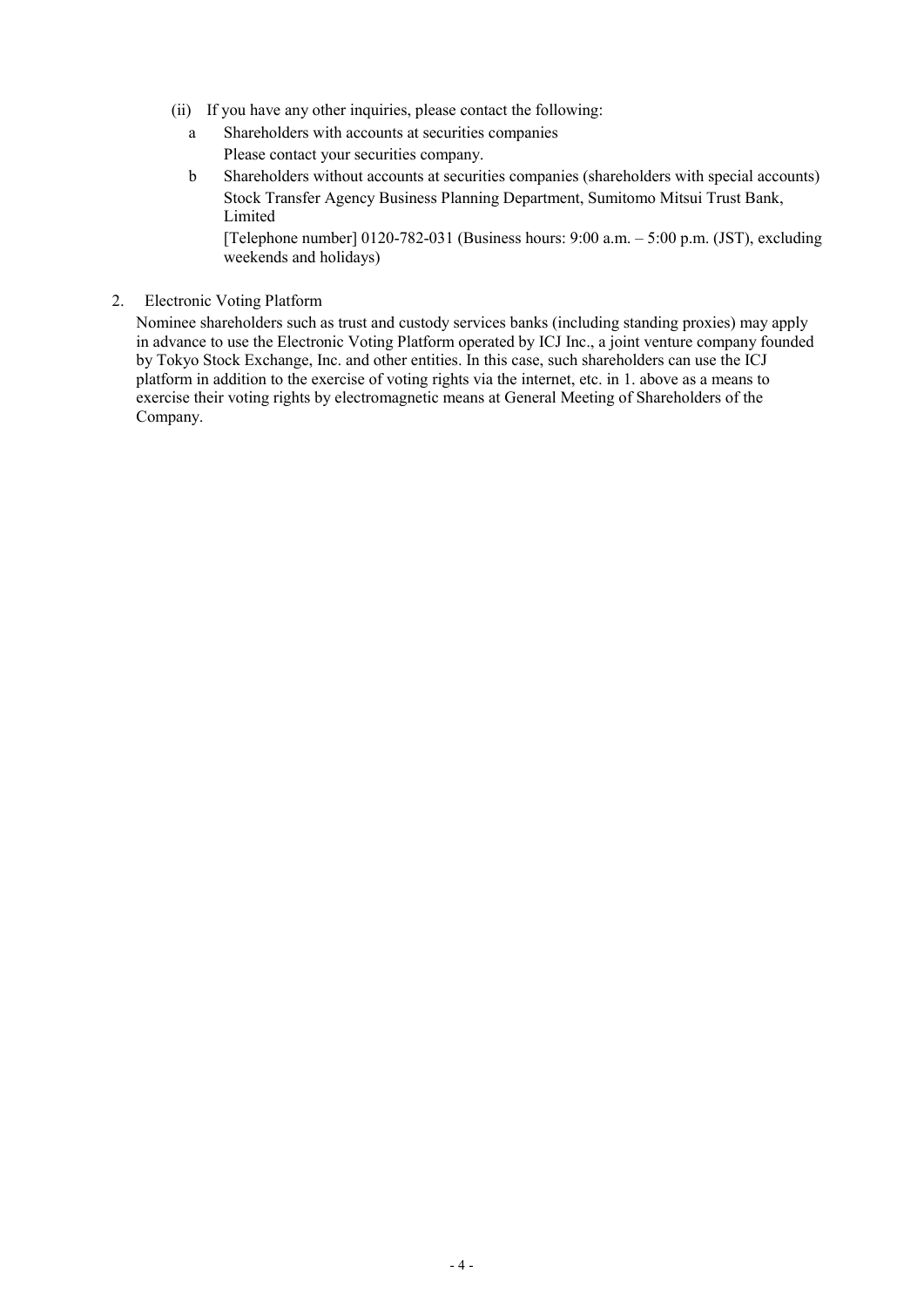## **Reference Documents for the General Meeting of Shareholders**

### **Proposal 1:** Appropriation of Surplus

The Company proposes the appropriation of surplus as follows.

The Company considers the return of profits to shareholders to be one of the most important management issues, and has a policy of returning profits to shareholders through dividends while comprehensively taking into account consolidated business results, financial conditions, securing internal reserves for investments in medium- to long-term growth, financial soundness, etc.

In accordance with this policy, the Company proposes to pay year-end dividends for the fiscal year as follows:

Year-end dividends

- i) Type of dividend property To be paid in cash.
- ii) Allotment of dividend property and aggregate amount thereof

The Company proposes to pay a dividend of ¥21 per common share of the Company. In this event, the total dividends will be ¥226,877,238.

After adding the year-end dividend to the interim dividend for the current fiscal year (¥17 per share of common stock), the total annual dividend for the current fiscal year will be ¥38 per share of common stock, an increase of ¥5 per share compared to the previous fiscal year.

iii) Effective date of dividends of surplus The effective date of dividends will be June 27, 2022.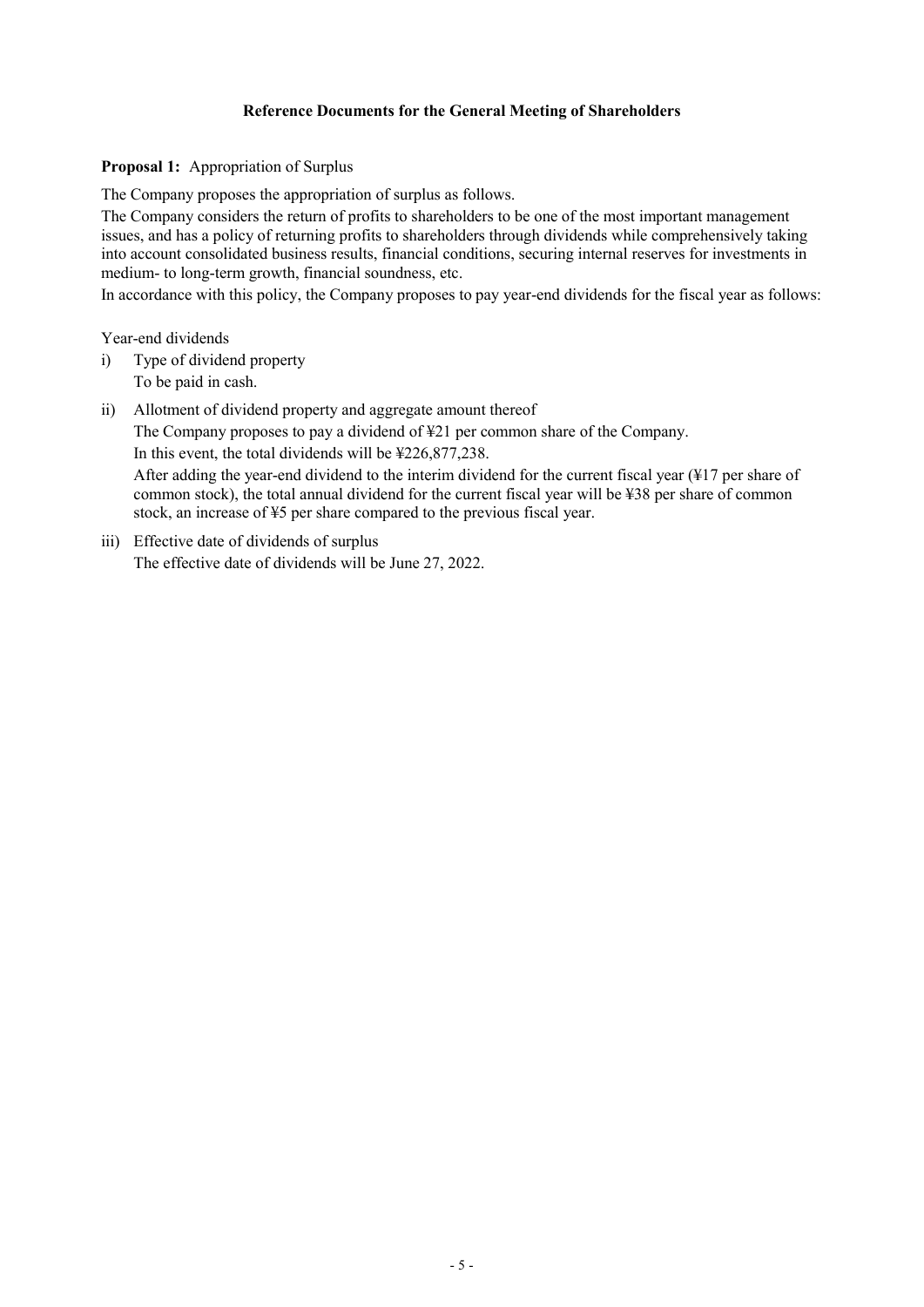**Proposal 2:** Amendment to the Articles of Incorporation

1. Reasons for the Amendments

- Since the revised provisions provided for in the proviso to Article 1 of the Supplementary Provisions of the Act Partially Amending the Companies Act (Act No. 70 of 2019) are to be enforced on September 1, 2022, the Company proposes to make the following changes to its Articles of Incorporation in preparation for the introduction of the system for providing informational materials for the general meeting of shareholders in electronic format.
	- (1) Paragraph 1 of Article 17 (Measures for Providing Information in Electronic Format, Etc.) in Proposed amendments below will be newly established in order to stipulate in the Articles of Incorporation, as required, that the Company shall take measures for providing information that constitutes the content of reference documents for the general meeting of shareholders, etc. in electronic format.
	- (2) The Company intends to newly establish paragraph 2 of Article 17 (Measures for Providing Information in Electronic Format, Etc.) to provide for the scope of the items to be stated in the paper-based documents to be delivered to shareholders who requested the delivery of paper-based documents to be restricted to the scope designated by the Ministry of Justice Order among items for which the measures for providing information that constitutes the content of reference documents for the general meeting of shareholders, etc. in electronic format will be taken.
	- (3) Since the provisions for Article 17 of the pre-amended Articles of Incorporation (Internet Disclosure and Deemed Provision of Reference Documents, Etc.) will no longer be required once the system for providing informational materials for the general meeting of shareholders in electronic format is introduced, they will be deleted.
	- (4) Supplementary provisions regarding the taking effect of the aforementioned provisions to be established and deleted will be established. These supplementary provisions shall be deleted after the specified date elapses.
- 2. Details of the Amendments

The details of the amendments are as follows.

| Pre-amended Articles of Incorporation                                                                                                                                                                                                                                                                                                                                                                                                                                                                    | Proposed Amendments                                                                                                                                                                                                                                                                                                                      |
|----------------------------------------------------------------------------------------------------------------------------------------------------------------------------------------------------------------------------------------------------------------------------------------------------------------------------------------------------------------------------------------------------------------------------------------------------------------------------------------------------------|------------------------------------------------------------------------------------------------------------------------------------------------------------------------------------------------------------------------------------------------------------------------------------------------------------------------------------------|
| Chapter III<br>General Meeting of Shareholders                                                                                                                                                                                                                                                                                                                                                                                                                                                           | Chapter III<br>General Meeting of Shareholders                                                                                                                                                                                                                                                                                           |
| (Internet Disclosure and Deemed Provision of<br>Article 17<br>Reference Documents, Etc.)                                                                                                                                                                                                                                                                                                                                                                                                                 | (Deleted)                                                                                                                                                                                                                                                                                                                                |
| When the Company convenes a general meeting of<br>shareholders, if it discloses information that is to be stated<br>or presented in the reference documents for the general<br>meeting of shareholders, non-consolidated financial<br>statements, consolidated financial statements and business<br>report through the internet in accordance with the<br>provisions prescribed by the Ministry of Justice Order, it<br>may be deemed that the Company has provided this<br>information to shareholders. |                                                                                                                                                                                                                                                                                                                                          |
| (Newly Established)                                                                                                                                                                                                                                                                                                                                                                                                                                                                                      | (Measures for Providing Information in<br>Article 17<br>Electronic Format, Etc.)<br>1. When the Company convenes a general meeting of<br>shareholders, it shall take measures for providing<br>information that constitutes the content of reference<br>documents for the general meeting of shareholders, etc.<br>in electronic format. |

(Underlined parts are amended.)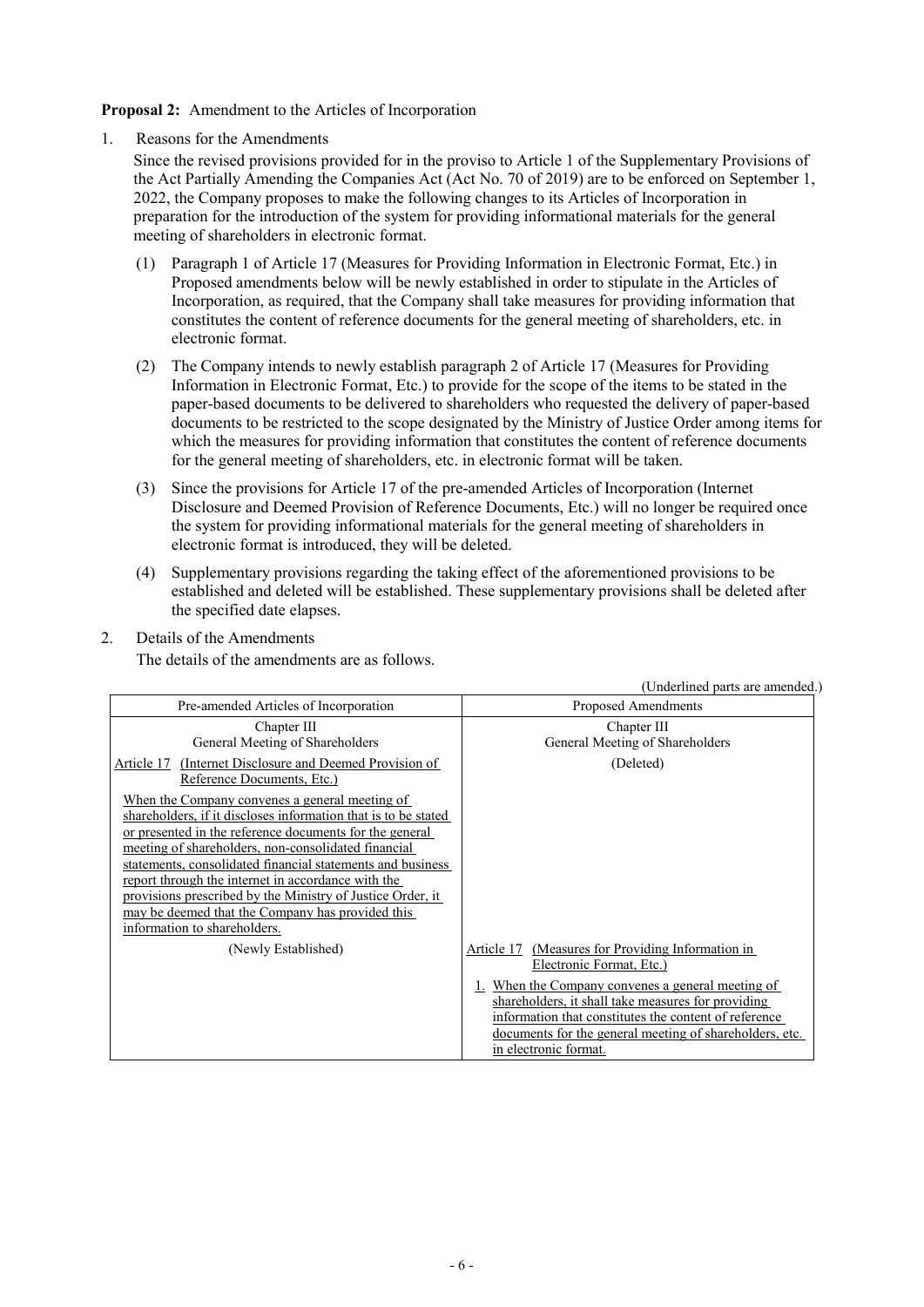| Pre-amended Articles of Incorporation | Proposed Amendments                                                                                                                                                                                                                                                                                                                                                                                                                                                                                                                                                                                                                                                                                                                                                                                                                                                                                                                                                                                                                                                                                                                                        |
|---------------------------------------|------------------------------------------------------------------------------------------------------------------------------------------------------------------------------------------------------------------------------------------------------------------------------------------------------------------------------------------------------------------------------------------------------------------------------------------------------------------------------------------------------------------------------------------------------------------------------------------------------------------------------------------------------------------------------------------------------------------------------------------------------------------------------------------------------------------------------------------------------------------------------------------------------------------------------------------------------------------------------------------------------------------------------------------------------------------------------------------------------------------------------------------------------------|
|                                       | 2. Among items for which the measures for providing<br>information in electronic format will be taken, the<br>Company is not required to state all or some of those<br>items designated by the Ministry of Justice Order from<br>statements in the paper-based documents to be delivered<br>to shareholders who requested the delivery of paper-<br>based documents.                                                                                                                                                                                                                                                                                                                                                                                                                                                                                                                                                                                                                                                                                                                                                                                       |
| (Newly Established)                   | (Supplementary Provisions)                                                                                                                                                                                                                                                                                                                                                                                                                                                                                                                                                                                                                                                                                                                                                                                                                                                                                                                                                                                                                                                                                                                                 |
|                                       | Article 1<br>1. The deletion of Article 17 (Internet Disclosure and<br>Deemed Provision of Reference Documents, Etc.) of the<br>pre-amended Articles of Incorporation and the<br>establishment of Article 17 (Measures for Providing<br>Information in Electronic Format, Etc.) in the amended<br>Articles of Incorporation shall be effective from the date<br>of enforcement of the revised provisions provided for in<br>the proviso to Article 1 of the Supplementary Provisions<br>of the Act Partially Amending the Companies Act (Act<br>No. 70 of 2019) (hereinafter referred to as the "Date of<br>Enforcement").<br>2. Notwithstanding the provision of the preceding<br>paragraph, Article 17 of the pre-amended Articles of<br>Incorporation shall remain effective regarding any<br>general meeting of shareholders held on a date within<br>six months from the Date of Enforcement.<br>3. This article shall be deleted on the date when six months<br>have elapsed from the Date of Enforcement or three<br>months have elapsed from the date of the general<br>meeting of shareholders in the preceding paragraph,<br>whichever is later. |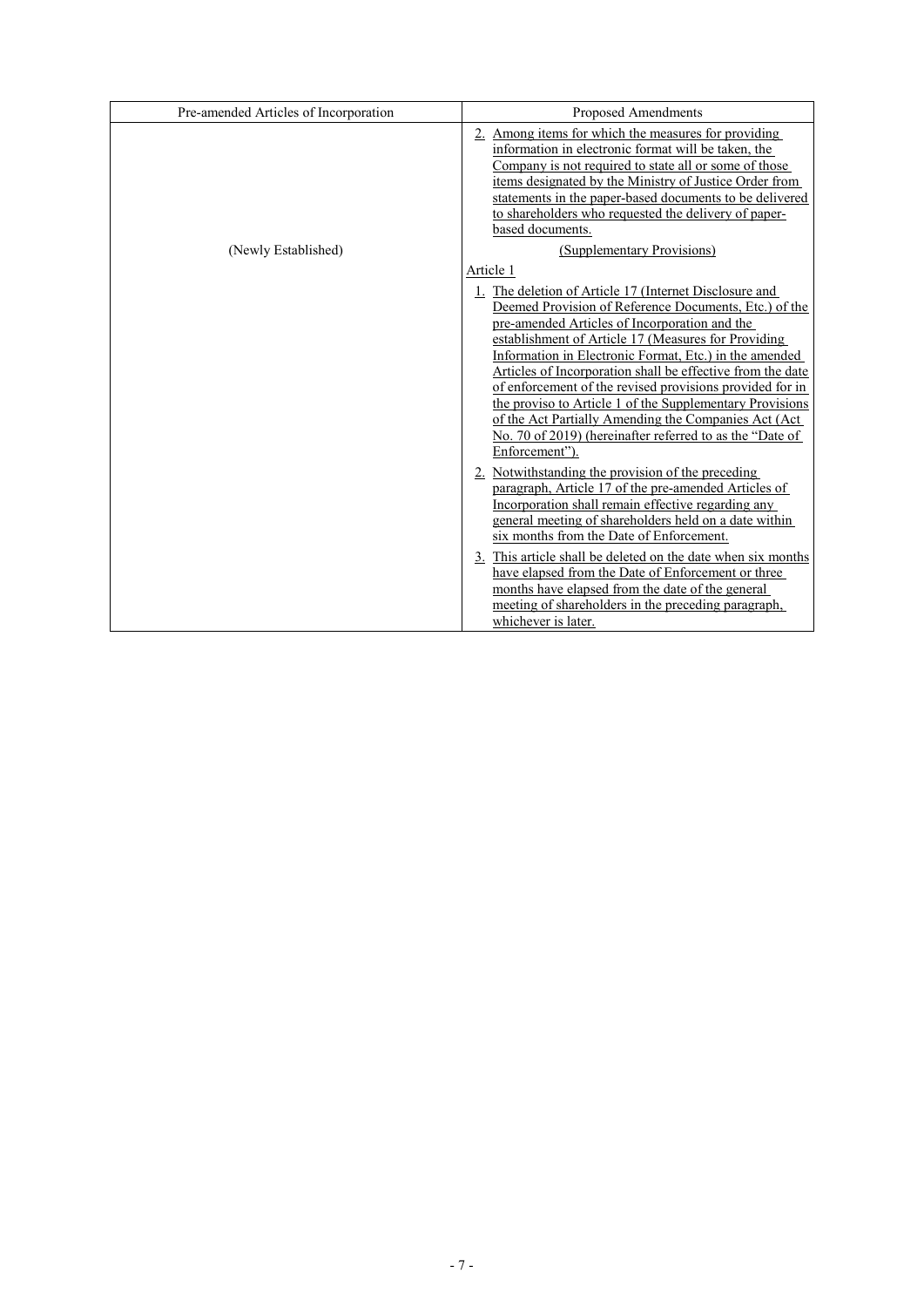# **Proposal 3:** Election of Six Directors

At the conclusion of this shareholders meeting, the terms of office of all six Directors will expire. Therefore, the Company proposes the election of six Directors.

The candidates for Director are as follows:

| No. | Name (Date of birth)                               | Career summary, and position and responsibility in the Company<br>(Significant concurrent positions outside the Company) |                                                                                                                                                                                                                                                                                                                                                                                                                                                                     | Number of the<br>Company's |
|-----|----------------------------------------------------|--------------------------------------------------------------------------------------------------------------------------|---------------------------------------------------------------------------------------------------------------------------------------------------------------------------------------------------------------------------------------------------------------------------------------------------------------------------------------------------------------------------------------------------------------------------------------------------------------------|----------------------------|
|     |                                                    |                                                                                                                          |                                                                                                                                                                                                                                                                                                                                                                                                                                                                     | shares owned               |
|     |                                                    | Apr. 1986                                                                                                                | Joined American Life Insurance Company                                                                                                                                                                                                                                                                                                                                                                                                                              |                            |
|     |                                                    | <b>July 1994</b>                                                                                                         | Temporary transferred to AIG Marketing (AIG Company,<br>$Ltd.$ )                                                                                                                                                                                                                                                                                                                                                                                                    |                            |
|     |                                                    | Apr. 2001                                                                                                                | Temporary transferred to AIG Star Life Insurance Co.,<br>Ltd.                                                                                                                                                                                                                                                                                                                                                                                                       |                            |
|     |                                                    | June 2004                                                                                                                | General Manager of Customer Strategy Department of<br>American Life Insurance Company                                                                                                                                                                                                                                                                                                                                                                               |                            |
|     |                                                    | Apr. 2006                                                                                                                | Joined the Company<br>Executive Officer, Assistant Manager of Strategic<br>Marketing Planning Department                                                                                                                                                                                                                                                                                                                                                            |                            |
|     |                                                    | June 2007                                                                                                                | Director, Assistant Manager of Strategic Marketing<br>Planning Department                                                                                                                                                                                                                                                                                                                                                                                           |                            |
|     | Yuichi Noro<br>(August 30, 1962)                   | <b>June 2008</b>                                                                                                         | Managing Director, General Manager of Strategic<br>Marketing Planning Department, and General Manager of<br>Tokyo Branch                                                                                                                                                                                                                                                                                                                                            | 79,800                     |
| 1   |                                                    | June 2009                                                                                                                | Senior Managing Director in charge of Information<br>System, and General Manager of Strategic Marketing<br>Planning Department, and General Manager of Tokyo<br><b>Branch</b>                                                                                                                                                                                                                                                                                       |                            |
|     |                                                    | June 2011                                                                                                                | Director and Vice President in charge of Information<br>System and Strategic Marketing Planning                                                                                                                                                                                                                                                                                                                                                                     |                            |
|     |                                                    | June 2013                                                                                                                | Vice President and Representative Director                                                                                                                                                                                                                                                                                                                                                                                                                          |                            |
|     |                                                    | Apr. 2016                                                                                                                | President and Representative Director                                                                                                                                                                                                                                                                                                                                                                                                                               |                            |
|     |                                                    | Apr. 2019                                                                                                                | Chairman and Representative Director (current position)                                                                                                                                                                                                                                                                                                                                                                                                             |                            |
|     |                                                    | (Significant concurrent positions outside the Company)                                                                   |                                                                                                                                                                                                                                                                                                                                                                                                                                                                     |                            |
|     |                                                    |                                                                                                                          | Chairman and Representative Director of Life Forward CO., LTD.                                                                                                                                                                                                                                                                                                                                                                                                      |                            |
|     | [Reasons for nomination as candidate for Director] |                                                                                                                          |                                                                                                                                                                                                                                                                                                                                                                                                                                                                     |                            |
|     | group.                                             |                                                                                                                          | Mr. Yuichi Noro, a candidate for Director, has led the management of our group towards the enhancement of<br>corporate value as President and Representative Director since April 2016, as Chairman and Representative Director<br>since April 2019, and as Chairman and Representative Director of Life Forward CO., LTD. since April 2020. The<br>Company requests his election in order to utilize his abundant experience and insights in the management of our |                            |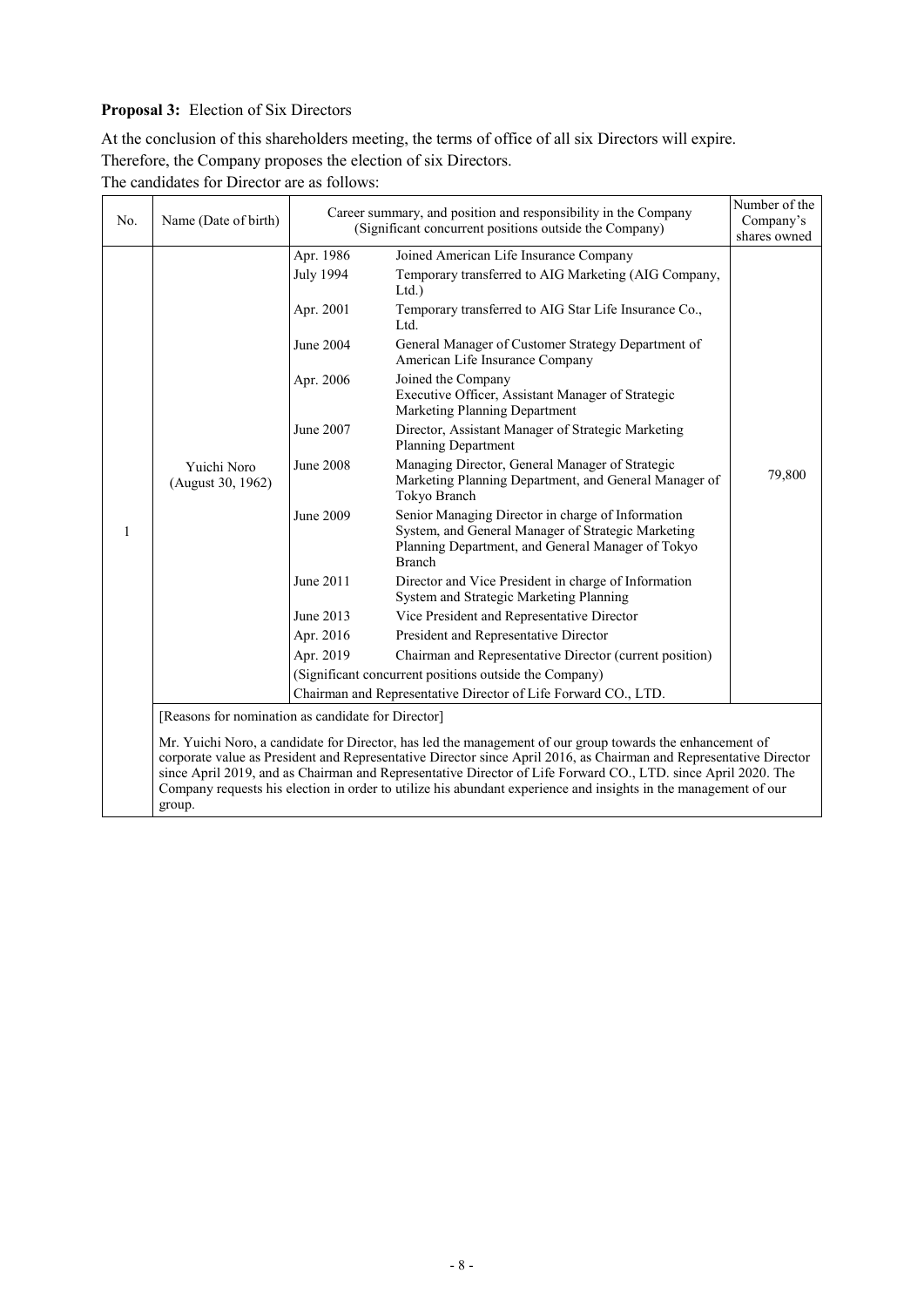| No.            | Name (Date of birth)                                                                                                                                                                                                                                                                                                                                                                                                                                                                                                             |                                                                                                                                             | Career summary, and position and responsibility in the Company<br>(Significant concurrent positions outside the Company)                                                                                                                                                                                                                                                                                                                                                                                                                                                                                                                                                                                                                                                                                                                                                                                                                                                                                               | Number of the<br>Company's<br>shares owned |  |
|----------------|----------------------------------------------------------------------------------------------------------------------------------------------------------------------------------------------------------------------------------------------------------------------------------------------------------------------------------------------------------------------------------------------------------------------------------------------------------------------------------------------------------------------------------|---------------------------------------------------------------------------------------------------------------------------------------------|------------------------------------------------------------------------------------------------------------------------------------------------------------------------------------------------------------------------------------------------------------------------------------------------------------------------------------------------------------------------------------------------------------------------------------------------------------------------------------------------------------------------------------------------------------------------------------------------------------------------------------------------------------------------------------------------------------------------------------------------------------------------------------------------------------------------------------------------------------------------------------------------------------------------------------------------------------------------------------------------------------------------|--------------------------------------------|--|
| $\overline{2}$ | Satoshi Harishima<br>(September 25, 1962)                                                                                                                                                                                                                                                                                                                                                                                                                                                                                        | Apr. 1987<br>Apr. 1999<br>Oct. 2003<br>Apr. 2005<br>June 2006<br>June 2007<br>June 2009<br>June 2011<br>June 2013<br>Apr. 2015<br>Apr. 2019 | Joined Recruit Computer Print Co., Ltd. (current Recruit<br>Co., Ltd.)<br>Joined the Company<br>Assistant Manager of Osaka Sales Department<br><b>Executive Officer</b><br>Director in charge of subsidiaries and associates<br>(KOEKISHA CO., LTD., SOU-SEN CORPORATION)<br>Managing Director in charge of subsidiaries and<br>associates (KOEKISHA CO., LTD., SOU-SEN<br>CORPORATION)<br>Senior Managing Director in charge of Procurement<br>Administrative Department and Project Management<br>Director and Vice President in charge of Human<br><b>Resources and Procurement</b><br>Vice President and Representative Director in charge of<br>Internal Control and Compliance<br>Vice President and Representative Director<br>President and Representative Director (current position)<br>(Significant concurrent positions outside the Company)<br>President and Representative Director of KOEKISHA CO., LTD.<br>Chairman and Director of EXCEL SUPPORT SERVICE CO., LTD.<br>Director of SOU-SEN CORPORATION | 170,800                                    |  |
|                | [Reasons for nomination as candidate for Director]                                                                                                                                                                                                                                                                                                                                                                                                                                                                               |                                                                                                                                             |                                                                                                                                                                                                                                                                                                                                                                                                                                                                                                                                                                                                                                                                                                                                                                                                                                                                                                                                                                                                                        |                                            |  |
|                | Mr. Satoshi Harishima, a candidate for Director, has been contributing to the promotion of our group's management<br>and sales strategies as Vice President and Representative Director since June 2013, as President and Representative<br>Director of the major subsidiary KOEKISHA CO., LTD. since April 2016, and as President and Representative<br>Director of the Company since April 2019. The Company requests his election in order to utilize his abundant<br>experience and insights in the management of our group. |                                                                                                                                             |                                                                                                                                                                                                                                                                                                                                                                                                                                                                                                                                                                                                                                                                                                                                                                                                                                                                                                                                                                                                                        |                                            |  |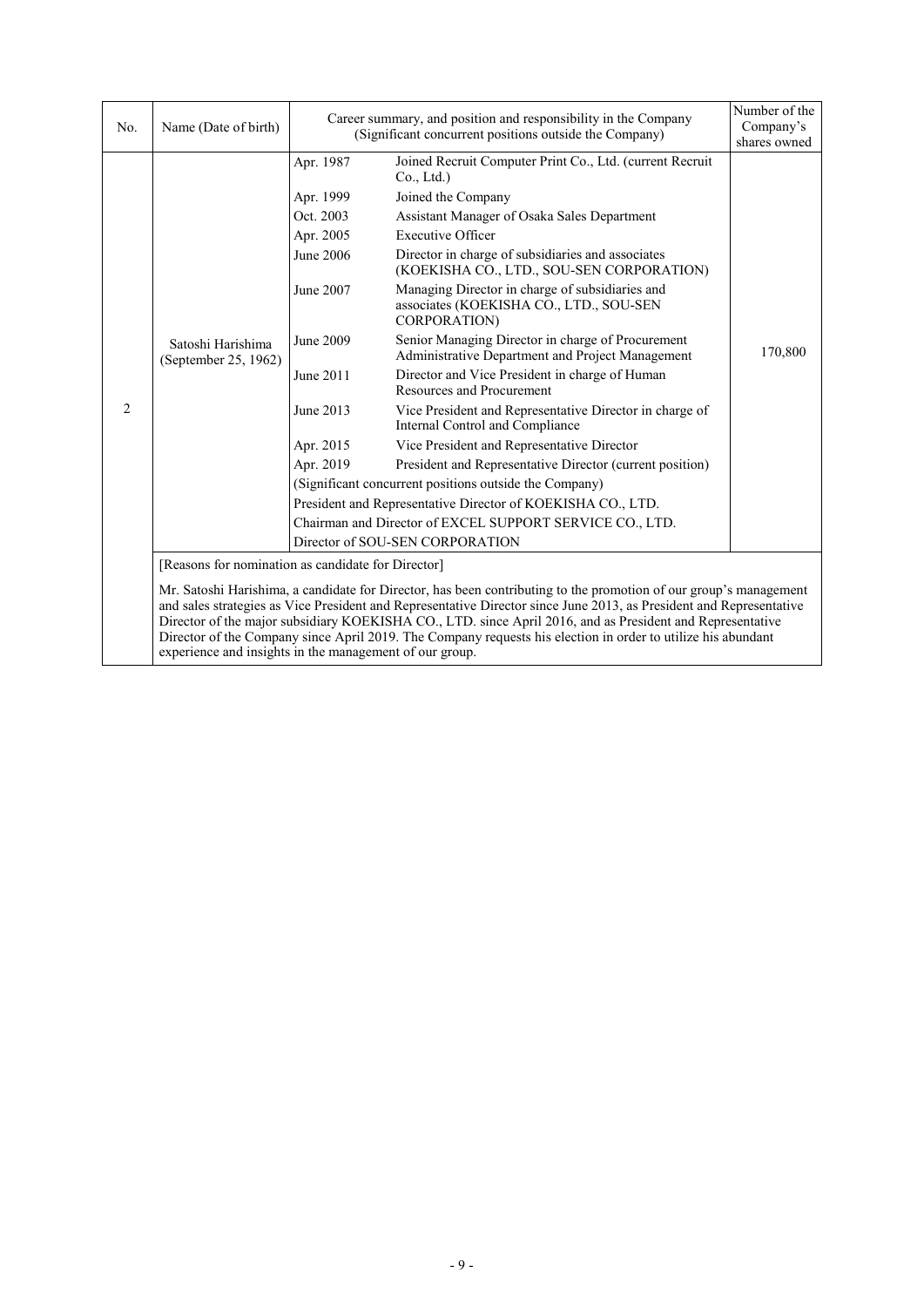| No. | Name (Date of birth)                                                                                                                                                                                                                                                                                                                                                                                                                                                                                                                                                                     |                                                                 | Career summary, and position and responsibility in the Company<br>(Significant concurrent positions outside the Company)                                                                                                                                                                                    | Number of the<br>Company's<br>shares owned |  |
|-----|------------------------------------------------------------------------------------------------------------------------------------------------------------------------------------------------------------------------------------------------------------------------------------------------------------------------------------------------------------------------------------------------------------------------------------------------------------------------------------------------------------------------------------------------------------------------------------------|-----------------------------------------------------------------|-------------------------------------------------------------------------------------------------------------------------------------------------------------------------------------------------------------------------------------------------------------------------------------------------------------|--------------------------------------------|--|
|     |                                                                                                                                                                                                                                                                                                                                                                                                                                                                                                                                                                                          | Apr. 1988                                                       | Joined Taisho Marine System Development Company,<br>Limited (current MS&AD Systems Co., Ltd.)                                                                                                                                                                                                               |                                            |  |
|     |                                                                                                                                                                                                                                                                                                                                                                                                                                                                                                                                                                                          | Mar. 1997                                                       | Joined American Life Insurance Company                                                                                                                                                                                                                                                                      |                                            |  |
|     |                                                                                                                                                                                                                                                                                                                                                                                                                                                                                                                                                                                          | May 2006                                                        | Joined the Company                                                                                                                                                                                                                                                                                          |                                            |  |
|     |                                                                                                                                                                                                                                                                                                                                                                                                                                                                                                                                                                                          | Apr. 2008                                                       | Assistant Manager of Strategic Marketing Planning<br>Department                                                                                                                                                                                                                                             |                                            |  |
|     |                                                                                                                                                                                                                                                                                                                                                                                                                                                                                                                                                                                          | June 2009                                                       | Executive Officer, Assistant Manager of Strategic<br>Marketing Planning Department                                                                                                                                                                                                                          |                                            |  |
|     |                                                                                                                                                                                                                                                                                                                                                                                                                                                                                                                                                                                          | June 2010                                                       | Managing Executive Officer, General Manager of<br><b>Strategic Marketing Planning Department</b>                                                                                                                                                                                                            |                                            |  |
|     | Yasuko Miyajima<br>(March 5, 1966)                                                                                                                                                                                                                                                                                                                                                                                                                                                                                                                                                       | Apr. 2016                                                       | Senior Managing Executive Officer, General Manager of<br>Information System Division                                                                                                                                                                                                                        |                                            |  |
|     |                                                                                                                                                                                                                                                                                                                                                                                                                                                                                                                                                                                          | June 2017                                                       | Director in charge of Information System Division,<br>General Manager of Information System Division                                                                                                                                                                                                        | 25,100                                     |  |
|     |                                                                                                                                                                                                                                                                                                                                                                                                                                                                                                                                                                                          | Apr. 2018                                                       | Director in charge of Information System Division,<br>General Manager of Information System Division, and<br><b>Information System Department</b>                                                                                                                                                           |                                            |  |
| 3   |                                                                                                                                                                                                                                                                                                                                                                                                                                                                                                                                                                                          | Apr. 2019                                                       | Director, Senior Managing Executive Officer in charge of<br><b>Information System Department</b><br>In charge of Marketing Planning Department, General<br>Manager of Marketing Planning Department, in charge of<br>System & Operation Department, and General Manager of<br>System & Operation Department |                                            |  |
|     |                                                                                                                                                                                                                                                                                                                                                                                                                                                                                                                                                                                          | Apr. 2022                                                       | Director, Senior Managing Executive Officer in charge of<br>Information System Department, Marketing Planning<br>Department and System & Operation Department (current<br>position)                                                                                                                         |                                            |  |
|     |                                                                                                                                                                                                                                                                                                                                                                                                                                                                                                                                                                                          | (Significant concurrent positions outside the Company)          |                                                                                                                                                                                                                                                                                                             |                                            |  |
|     |                                                                                                                                                                                                                                                                                                                                                                                                                                                                                                                                                                                          | President and Representative Director of Life Forward CO., LTD. |                                                                                                                                                                                                                                                                                                             |                                            |  |
|     | [Reasons for nomination as candidate for Director]                                                                                                                                                                                                                                                                                                                                                                                                                                                                                                                                       |                                                                 |                                                                                                                                                                                                                                                                                                             |                                            |  |
|     | Ms. Yasuko Miyajima, a candidate for Director, has been in charge of the information system department and the<br>marketing planning department of a subsidiary as Director since June 2017, has also been in charge of the marketing<br>planning and system & operation departments of the Company as Director and Senior Managing Executive Officer<br>since April 2019, and has been promoting the Life Ending Support Business as the President and Representative<br>Director of Life Forward CO., LTD. since April 2020. The Company requests her election in order to utilize her |                                                                 |                                                                                                                                                                                                                                                                                                             |                                            |  |

abundant experience and achievements in the management of our group.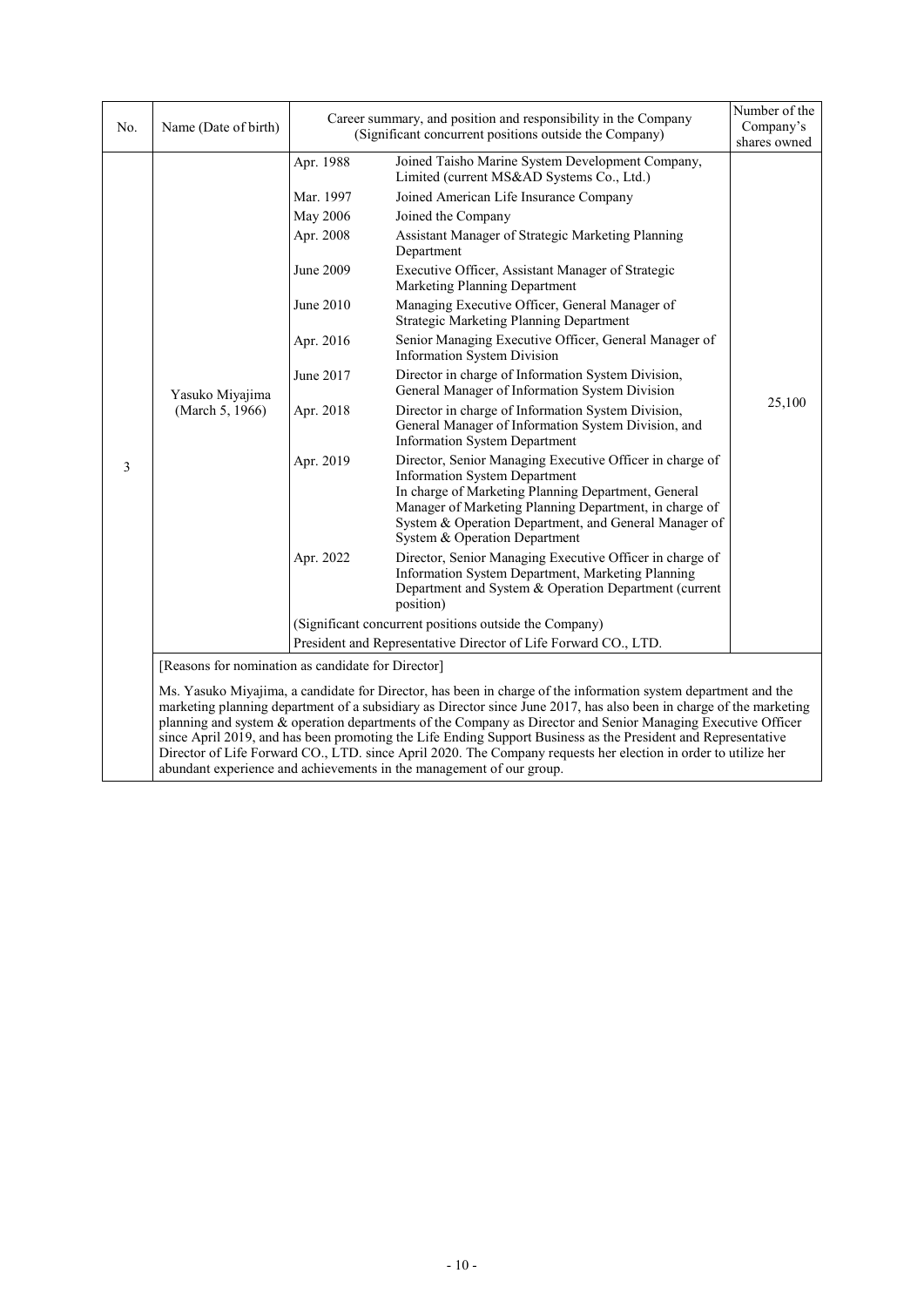| No. | Name (Date of birth)                               |                                                                                                                   | Career summary, and position and responsibility in the Company<br>(Significant concurrent positions outside the Company)                                                                                                                                                                                                                                                                                                                                                                                                                                                                                                                                                                                                                                                                                                                                                                                                                                                                                                                                                                                   | Number of the<br>Company's<br>shares owned |
|-----|----------------------------------------------------|-------------------------------------------------------------------------------------------------------------------|------------------------------------------------------------------------------------------------------------------------------------------------------------------------------------------------------------------------------------------------------------------------------------------------------------------------------------------------------------------------------------------------------------------------------------------------------------------------------------------------------------------------------------------------------------------------------------------------------------------------------------------------------------------------------------------------------------------------------------------------------------------------------------------------------------------------------------------------------------------------------------------------------------------------------------------------------------------------------------------------------------------------------------------------------------------------------------------------------------|--------------------------------------------|
| 4   | Yoshiyuki Yokota<br>(March 6, 1972)                | Apr. 1994<br>May 1998<br>Sept. 2000<br>Apr. 2017<br>Apr. 2018<br>Apr. 2019<br>Apr. 2021<br>June 2021<br>Apr. 2022 | Joined Gaeart Kumagai Co., Ltd. (current Gaeart Co.,<br>Ltd.<br>Joined PACIFIC CONSULTANTS CO., LTD.<br>Joined the Company<br>General Manager of Accounting Department<br>General Manager of Human Resources Department<br>Executive Officer, General Manager of Corporate<br>Planning Department<br>Executive Officer in charge of Accounting Department<br>(Financial Planning), Human Resources Department<br>(Human Resources Planning), Corporate Planning<br>Department, and General Manager of Corporate Planning<br>Department<br>Director, Executive Officer in charge of Accounting<br>Department (Financial Planning), Human Resources<br>Department (Human Resources Planning), Corporate<br>Planning Department, and General Manager of Corporate<br><b>Planning Department</b><br>Director, Executive Officer in charge of Accounting<br>Department, Human Resources Department (Human<br>Resources Planning), Corporate Planning Department, and<br>General Manager of Corporate Planning Department<br>(current position)<br>Director of GRAN CEREMO TOKYO CO., LTD.<br>(current position) | 5,700                                      |
|     |                                                    |                                                                                                                   | (Significant concurrent positions outside the Company)                                                                                                                                                                                                                                                                                                                                                                                                                                                                                                                                                                                                                                                                                                                                                                                                                                                                                                                                                                                                                                                     |                                            |
|     |                                                    |                                                                                                                   | Director of Life Forward CO., LTD.                                                                                                                                                                                                                                                                                                                                                                                                                                                                                                                                                                                                                                                                                                                                                                                                                                                                                                                                                                                                                                                                         |                                            |
|     |                                                    |                                                                                                                   | Director of GRAN CEREMO TOKYO CO., LTD.                                                                                                                                                                                                                                                                                                                                                                                                                                                                                                                                                                                                                                                                                                                                                                                                                                                                                                                                                                                                                                                                    |                                            |
|     | [Reasons for nomination as candidate for Director] |                                                                                                                   |                                                                                                                                                                                                                                                                                                                                                                                                                                                                                                                                                                                                                                                                                                                                                                                                                                                                                                                                                                                                                                                                                                            |                                            |
|     |                                                    |                                                                                                                   | Mr. Yoshiyuki Yokota, a candidate for Director, has served as the General Manager of the Accounting Department<br>since April 2017, the General Manager of the Human Resources Department since April 2018, the Executive Officer<br>and General Manager of the Corporate Planning Department since April 2019, as well as concurrently the Director<br>of Life Forward CO., LTD. since April 2020. Since April 2021, he has been in charge of the Company's Accounting<br>Department (Financial Planning), Human Resources Department (Human Resources Planning), and Corporate                                                                                                                                                                                                                                                                                                                                                                                                                                                                                                                           |                                            |

Planning Department as Executive Officer. He is also serving as Director of GRAN CEREMO TOKYO CO., LTD., a joint venture newly established in April 2022. The Company requests his election in order to utilize his abundant experience and achievements in the management of our group.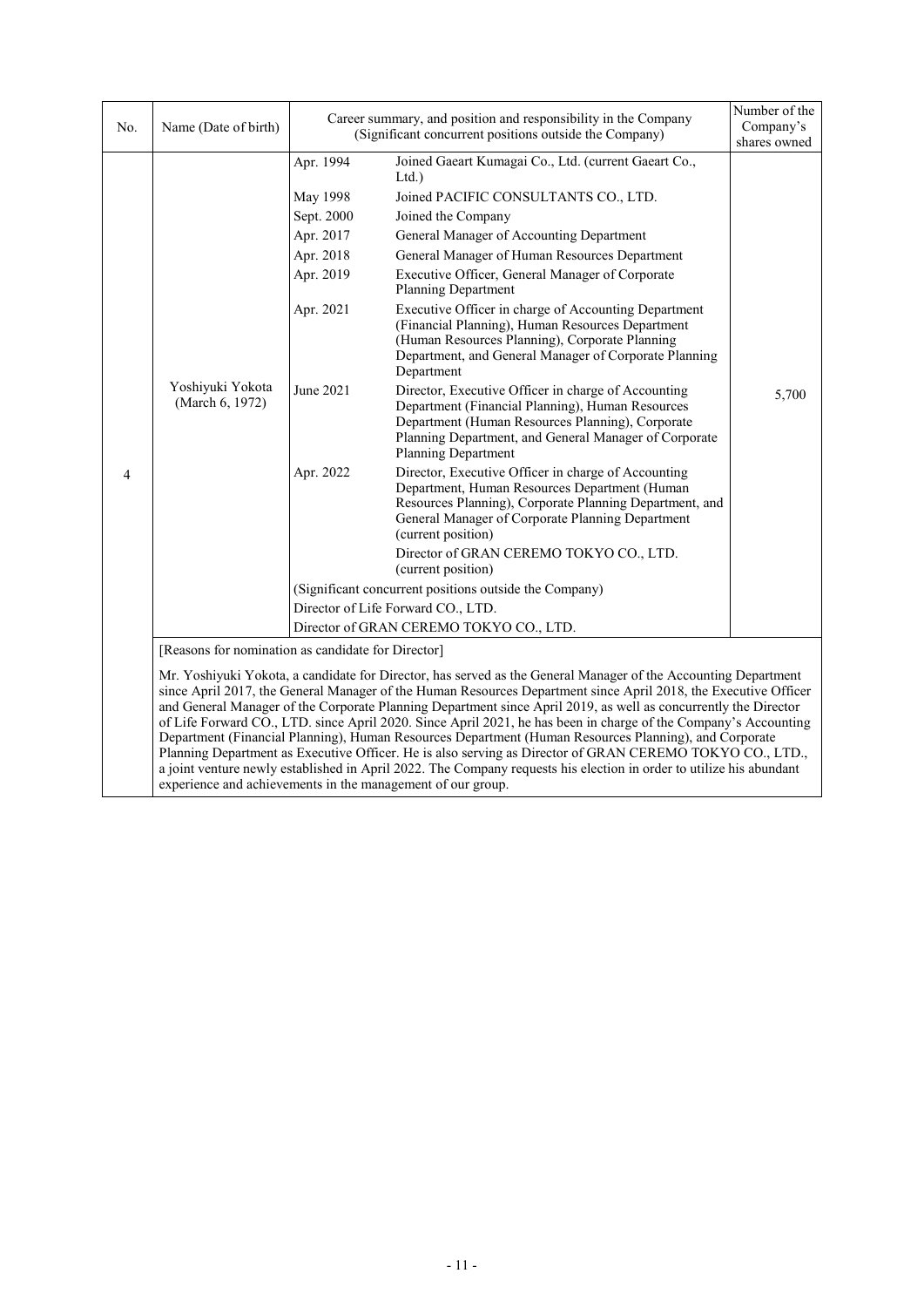| No. | Name (Date of birth)                                                                                                                                                                                                                                                                                                                                                                                                                                                                                                                                                                                                                                                                                                                                                    |           | Career summary, and position and responsibility in the Company<br>(Significant concurrent positions outside the Company) | Number of the<br>Company's<br>shares owned |  |
|-----|-------------------------------------------------------------------------------------------------------------------------------------------------------------------------------------------------------------------------------------------------------------------------------------------------------------------------------------------------------------------------------------------------------------------------------------------------------------------------------------------------------------------------------------------------------------------------------------------------------------------------------------------------------------------------------------------------------------------------------------------------------------------------|-----------|--------------------------------------------------------------------------------------------------------------------------|--------------------------------------------|--|
|     |                                                                                                                                                                                                                                                                                                                                                                                                                                                                                                                                                                                                                                                                                                                                                                         | Apr. 1982 | Joined Shiseido Company, Limited                                                                                         |                                            |  |
|     |                                                                                                                                                                                                                                                                                                                                                                                                                                                                                                                                                                                                                                                                                                                                                                         | Feb. 2007 | Department Director of Business Planning Department                                                                      |                                            |  |
|     |                                                                                                                                                                                                                                                                                                                                                                                                                                                                                                                                                                                                                                                                                                                                                                         | Apr. 2008 | Corporate Officer, Department Director of Corporate<br>Planning Department                                               |                                            |  |
|     |                                                                                                                                                                                                                                                                                                                                                                                                                                                                                                                                                                                                                                                                                                                                                                         | June 2009 | Director, Corporate Officer, and Department Director of<br>Corporate Planning Department                                 |                                            |  |
|     |                                                                                                                                                                                                                                                                                                                                                                                                                                                                                                                                                                                                                                                                                                                                                                         | Apr. 2010 | Director, Executive Corporate Officer, and Department<br>Director of Corporate Planning Department                       |                                            |  |
|     | Hisayuki Suekawa                                                                                                                                                                                                                                                                                                                                                                                                                                                                                                                                                                                                                                                                                                                                                        | Apr. 2011 | Representative Director, President and CEO                                                                               | 600                                        |  |
|     | (March 17, 1959)                                                                                                                                                                                                                                                                                                                                                                                                                                                                                                                                                                                                                                                                                                                                                        | Apr. 2013 | Counselor                                                                                                                |                                            |  |
|     |                                                                                                                                                                                                                                                                                                                                                                                                                                                                                                                                                                                                                                                                                                                                                                         | June 2014 | Outside Director of Nitta Gelatin Inc. (current position)                                                                |                                            |  |
|     |                                                                                                                                                                                                                                                                                                                                                                                                                                                                                                                                                                                                                                                                                                                                                                         | June 2017 | Outside Director of the Company (current position)                                                                       |                                            |  |
| 5   |                                                                                                                                                                                                                                                                                                                                                                                                                                                                                                                                                                                                                                                                                                                                                                         | June 2020 | Unaffiliated Director of Morishita Jintan Co., Ltd.<br>(current position)                                                |                                            |  |
|     |                                                                                                                                                                                                                                                                                                                                                                                                                                                                                                                                                                                                                                                                                                                                                                         |           | (Significant concurrent positions outside the Company)                                                                   |                                            |  |
|     |                                                                                                                                                                                                                                                                                                                                                                                                                                                                                                                                                                                                                                                                                                                                                                         |           | Outside Director of Nitta Gelatin Inc.                                                                                   |                                            |  |
|     |                                                                                                                                                                                                                                                                                                                                                                                                                                                                                                                                                                                                                                                                                                                                                                         |           | Unaffiliated Director of Morishita Jintan Co., Ltd.                                                                      |                                            |  |
|     | [Reasons for nomination as candidate for outside Director and outline of expected roles]                                                                                                                                                                                                                                                                                                                                                                                                                                                                                                                                                                                                                                                                                |           |                                                                                                                          |                                            |  |
|     | Mr. Hisayuki Suekawa, a candidate for outside Director, served as President and Representative Director of a major<br>cosmetics manufacturer and has concurrently served as an outside Director of other companies. We nominated him<br>for election because we believe that his high level of insight as a manager and his deep knowledge and abundant<br>experience in the field of corporate planning will be particularly useful in the management of the Company. In<br>addition, if the candidate is elected, the Company plans for him to be involved in selecting candidates for the<br>Company's officers and determining remuneration, etc. of officers from an objective and neutral standpoint as a<br>member of the Nomination and Remuneration Committee. |           |                                                                                                                          |                                            |  |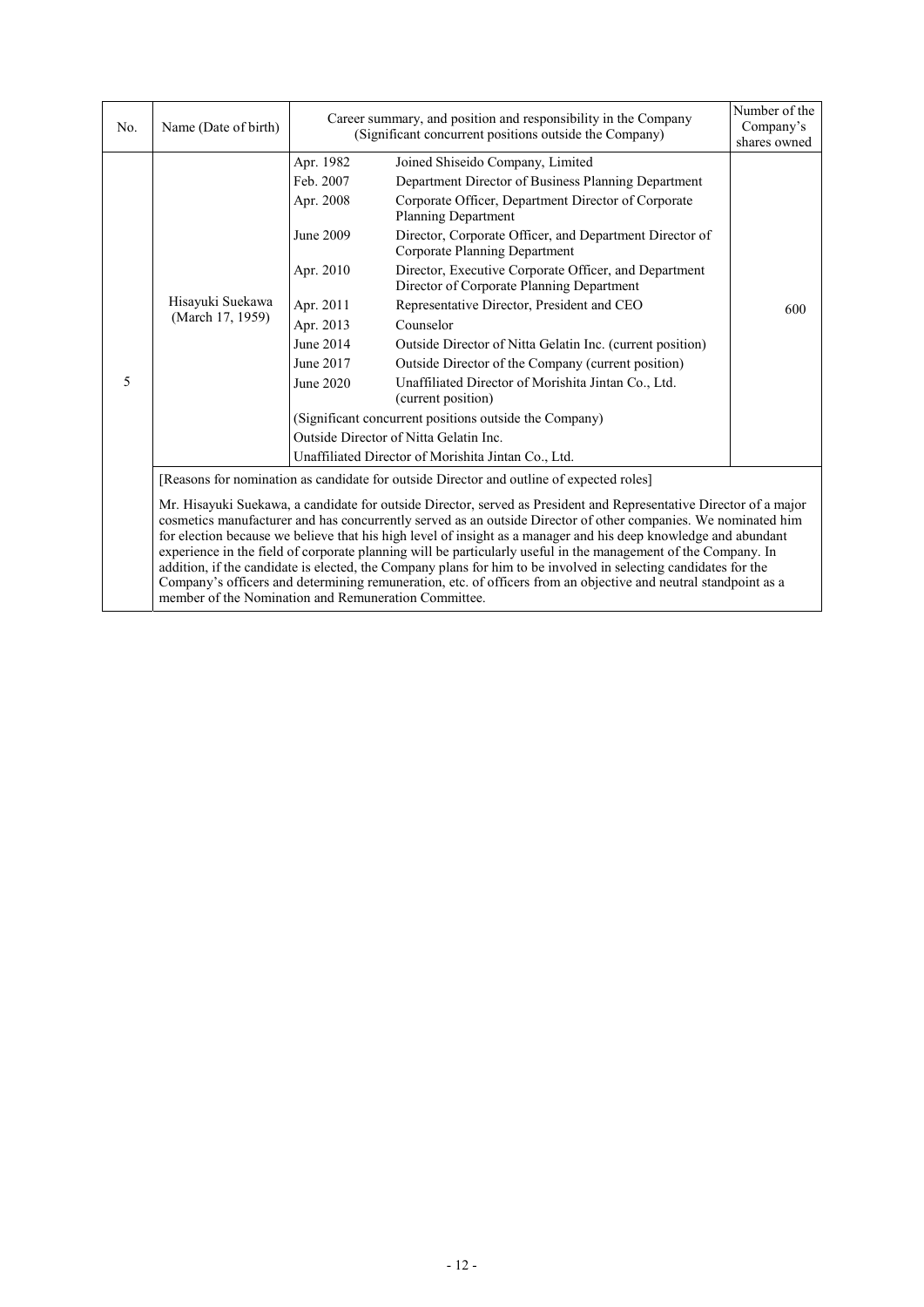| No. | Name (Date of birth)                                                                                                                                                                                                                                                                                                                                                                                                                                                                                                                                                                                                                                                                                                                                                                                                              |                                                                                                | Career summary, and position and responsibility in the Company<br>(Significant concurrent positions outside the Company)                                                                                                                                                                                                                                                                                                                                                                                                                                                                                     | Number of the<br>Company's<br>shares owned |  |
|-----|-----------------------------------------------------------------------------------------------------------------------------------------------------------------------------------------------------------------------------------------------------------------------------------------------------------------------------------------------------------------------------------------------------------------------------------------------------------------------------------------------------------------------------------------------------------------------------------------------------------------------------------------------------------------------------------------------------------------------------------------------------------------------------------------------------------------------------------|------------------------------------------------------------------------------------------------|--------------------------------------------------------------------------------------------------------------------------------------------------------------------------------------------------------------------------------------------------------------------------------------------------------------------------------------------------------------------------------------------------------------------------------------------------------------------------------------------------------------------------------------------------------------------------------------------------------------|--------------------------------------------|--|
| 6   | Kaoru Yokomise<br>(November 19, 1957)                                                                                                                                                                                                                                                                                                                                                                                                                                                                                                                                                                                                                                                                                                                                                                                             | Apr. 1981<br>Oct. 2013<br>Dec. 2014<br>Apr. 2018<br>Oct. 2019<br>June 2021<br>Sangyo Co., Ltd. | Joined Kao Soap Co., Ltd. (current Kao Corporation)<br>General Manager of Sustainability Promotion Department,<br>Corporate Communications Division<br>General Manager of Indirect Material Department,<br><b>Procurement Division</b><br>Joined the Consumer Affairs Agency<br>Assistant Director for Policy Planning to Director of the<br>Cabinet Office<br>Outside Director (Audit and Supervisory Committee<br>Member) of Matsuda Sangyo Co., Ltd. (current position)<br>(Significant concurrent positions outside the Company)<br>Outside Director (Audit and Supervisory Committee Member) of Matsuda |                                            |  |
|     | [Reasons for nomination as candidate for outside Director and outline of expected roles]<br>Ms. Kaoru Yokomise, a candidate for outside Director, promoted ESG management at a major detergent<br>manufacturer and has practical experience in the field of consumer administration in addition to having concurrently<br>served as an outside Director of another company. We nominated her for election because we believe that her deep<br>knowledge and abundant experience will be useful in the management of the Company. In addition, if the candidate<br>is elected, the Company plans for her to be involved in selecting candidates for the Company's officers and<br>determining remuneration, etc. of officers from an objective and neutral standpoint as a member of the Nomination<br>and Remuneration Committee. |                                                                                                |                                                                                                                                                                                                                                                                                                                                                                                                                                                                                                                                                                                                              |                                            |  |

Notes: 1. There is no special interest between any of the candidates and the Company.

- 2. Hisayuki Suekawa and Kaoru Yokomise are candidates for outside Director.
- 3. The name of Yasuko Miyajima, a candidate for Director, in the family register is Yasuko Izawa.
- 4. Matters concerning Hisayuki Suekawa, a candidate for outside Director, are as follows:
	- (1) He is currently an outside Director of the Company, and his term of office as an outside Director will be five years at the conclusion of this General Meeting of Shareholders.
	- (2) The Company has registered him as an independent Director in accordance with the provisions of the Tokyo Stock Exchange, and will continue to register him as an independent Director in the event that this proposal is approved and he assumes the office of outside Director.
- 5. Matters concerning Kaoru Yokomise, a candidate for outside Director, are as follows:

The Company intends to register her as an independent Director in accordance with the provisions of the Tokyo Stock Exchange in the event that this proposal is approved and she assumes the office of outside Director.

6. Limited liability agreement with outside Directors

The Company has entered into an agreement with Hisayuki Suekawa, pursuant to Article 427, Paragraph 1 of the Companies Act, to limit his liability for damages under Article 423, Paragraph 1 of the same act. If the reappointment of Hisayuki Suekawa is approved, the Company intends to continue the agreement. If the election of Kaoru Yokomise is approved, the Company plans to enter into the same limited liability agreement with her.

The outline of the limited liability agreement is as follows.

In the event that a Director causes damage to the Company by neglecting his/her duties, if he/she does so without knowledge and is not grossly negligent in performing his/her duties, he/she shall be liable to the Company for damages up to ¥1 million or the minimum liability amount provided for in Article 425, Paragraph 1 of the Companies Act, whichever is higher, and shall be excused for damages in excess thereof.

7. Outline of the directors and officers liability insurance policy

The Company has entered into a directors and officers liability insurance policy as provided for in Article 430-3, Paragraph 1 of the Companies Act with an insurance company that includes all the officers (Directors, Audit & Supervisory Board Members, Executive Officers and other important employees under the Companies Act) of the Company and its subsidiaries as the insureds. The Company plans to renew the insurance policy with the same terms in November 2022. If the election of each candidate in this proposal is approved and they assume office as Director, they will be included as an insured in this policy.

This insurance policy covers the insured's losses and such costs as related litigation expenses incurred from claims for damages arising from acts (including nonfeasance) carried out by the insured as an officer or a person at a certain position of the Company, and the full amount of premiums for all insureds are borne by the Company.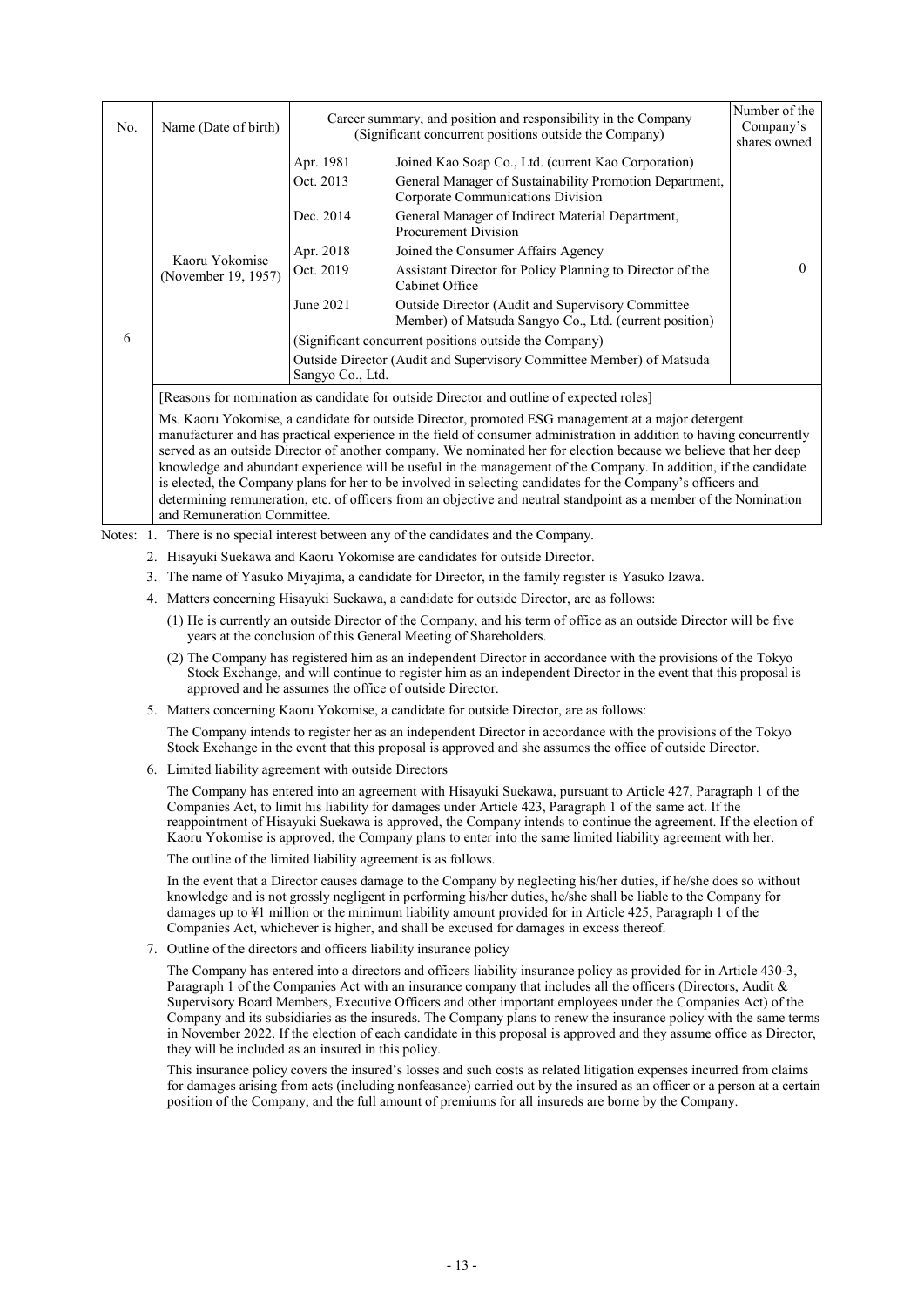### **Proposal 4: Extension of Countermeasures to Large-Scale Purchases of the Company's Stocks (takeover defense plan)**

At the Company's 90th Annual General Meeting of Shareholders held on June 25, 2019, the shareholders approved the extension of Countermeasures for Large-scale Purchases of the Company's Stock (takeover defense plan) (hereinafter referred to as the "Former Plan"). The Former Plan expires at the close of this General Meeting of Shareholders.

Accordingly, the Company proposes the Former Plan to be extended with substantially the same contents as described in "2. Contents of the Proposal" below (the extended plan is hereinafter referred to as the "Plan"). The Company also requests approval of its shareholders to delegate to the Board of Directors of the Company the authority to decide matters concerning the Gratis Allotment of Stock Acquisition Rights in accordance with the terms and conditions set forth in the Plan, pursuant to Article 12 of the Company's Articles of Incorporation.

1. Reason for the proposal (Basic Policy on the Persons Who Control Decisions on the Company's Financial and Business Policies)

The Company believes that those who control decisions on the Company's financial and business policies need to be the persons who understand the source of the Company's corporate value and make it possible for the Company to continuously and sustainably ensure and enhance its corporate value and, in turn, the common interests of its shareholders.

The Company believes that in the event of a takeover bid involving a transfer of control of the Company, the decision on such a takeover bid should ultimately be based on the will of the shareholders. In addition, the Company will not reject a large-scale acquisition of the Company's shares if such an acquisition contributes to ensuring and enhancing the Company's corporate value and, in turn, the common interests of its shareholders. However, there are some cases in which a large-scale acquisition of shares may cause obvious harm to corporate value and the common interests of shareholders in terms of the purpose and manner, etc., of the acquisition, may effectively force shareholders to sell their shares, may not provide sufficient time and information for the target company's board of directors and shareholders to consider the details, etc., of the large-scale acquisition of shares or for the target company's board of directors to propose an alternative proposal, may require the target company to discuss and negotiate with the acquirer in order to bring about more favorable terms than those offered by the acquirer, etc., that may not contribute to corporate value and the common interests of shareholders.

The source of our group's corporate value is its people and organization. Unless a person making a largescale acquisition of the Company's shares understands the source of the Company's corporate value and is able to secure and enhance it over the medium to long term, the Company's corporate value and the common interests of its shareholders will be damaged.

The Company believes that a person who conducts such a large-scale acquisition that does not contribute to the corporate value of the Company and the common interests of its shareholders is inappropriate as a person who controls decisions on the Company's financial and business policies, and that it is necessary to ensure the corporate value of the Company and the common interests of its shareholders by taking necessary and reasonable countermeasures against such large-scale acquisition by such a person.

#### 2. Contents of the Proposal

(1) Purpose of the Plan

As stated in 1. above, the Company will not reject even a large-scale acquisition of shares if it contributes to the Company's corporate value and the common interests of its shareholders. However, not a few large-scale acquisition of shares do not contribute to corporate value and the common interests of shareholders.

The Company believes that it is essential to have a framework to deter large-scale acquisition that are contrary to the corporate value of our group and the common interests of its shareholders by enabling shareholders to decide whether or not to accept such large-scale acquisition of the Company's shares, or to secure the necessary information and time for the Board of Directors of the Company to propose alternative plans to shareholders, or to negotiate on behalf of shareholders, when a large-scale acquisition of the Company's shares is conducted.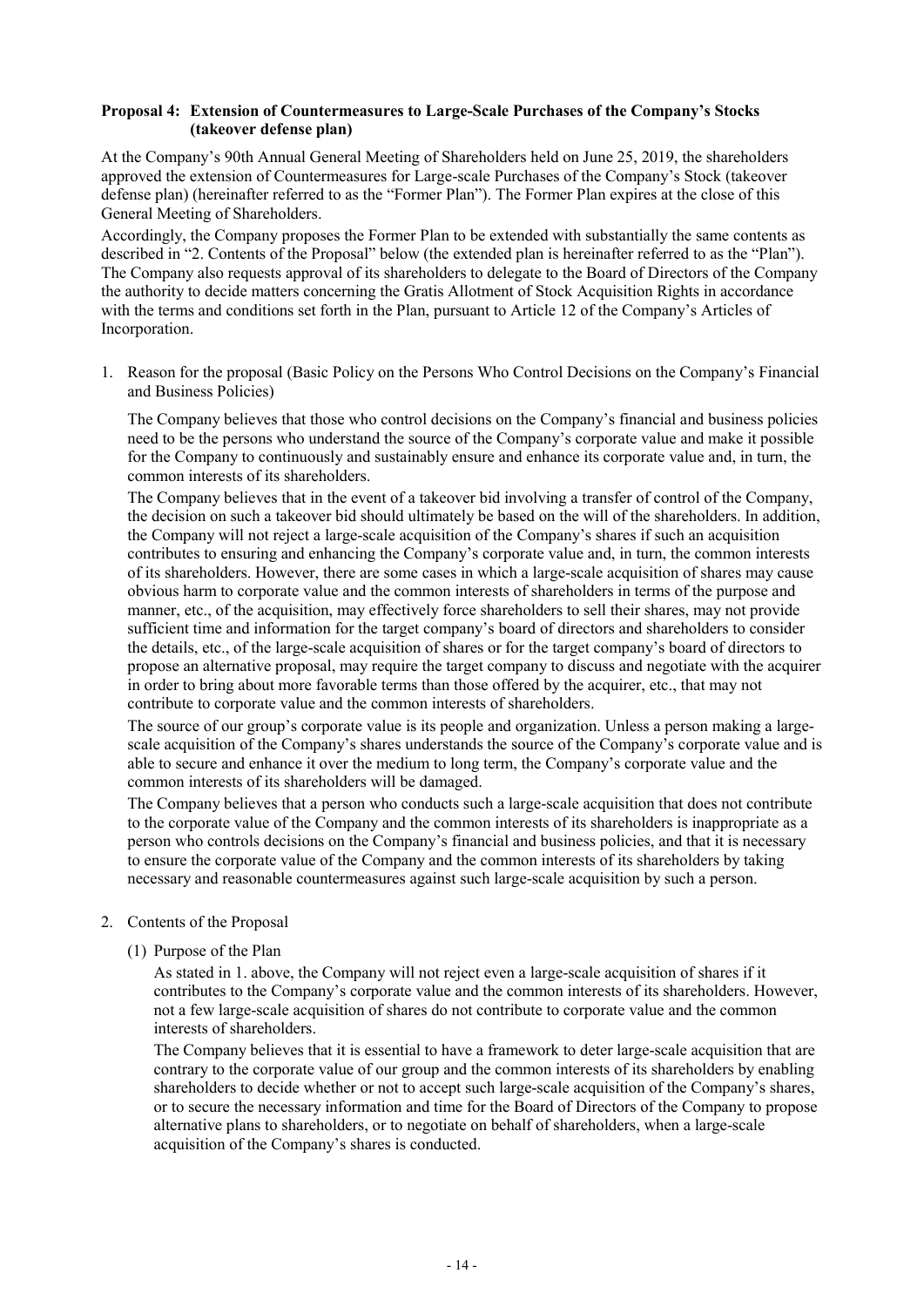The Plan is intended to ensure and enhance the Company's corporate value and, in turn, the common interests of its shareholders on a continuous and sustainable basis, and we believe that it is in line with the basic policy described in 1. above.

- (2) Outline of the Plan
	- (a) Establishment of procedures for the implementation of the Gratis Allotment of Stock Acquisition Rights, etc., under the Plan

The Plan sets forth procedures to be followed in the event of an acquisition (except for those deemed friendly by the Board of Directors of the Company, hereinafter referred to as "Acquisition, etc.") or similar act or proposal for acquisition of the Company's shares, etc., to require the acquirer, etc., (hereinafter referred to as "Acquirer, etc.") to provide information regarding such acquisition in advance, to allow time to collect and review information, etc., regarding such acquisition, etc., and to present to the shareholders plans and alternative plans etc., of the management of the Company and to negotiate with the Acquirer, etc. (See (3) "Procedures for the Implementation of the Gratis Allotment of Stock Acquisition Rights, etc., under the Plan" below).

(b) Use of Gratis Allotment of Stock Acquisition Rights, etc.

In the event that Acquirer, etc. conducts Acquisition, etc., without complying with the procedures stipulated in the Plan, etc., and it is deemed that there is a risk that the corporate value of our group and the common interests of its shareholders may be harmed (For details of such requirements, please refer to (4) "Requirements for Gratis Allotment of Stock Acquisition Rights, etc." below), the Company shall allot Stock Acquisition Rights (The main details are described below in (5) "Outline of the Gratis Allotment of Stock Acquisition Rights" below and hereinafter referred to as the "Stock Acquisition Rights") to all shareholders at that time by the method of gratis allotment of stock acquisition rights (As defined in Article 277 of the Companies Act and thereafter) with an exercise condition that the exercise of rights by such Acquirer, etc., is not permitted and an acquisition provision to the effect that the Company shall acquire stock acquisition rights in exchange for shares of the Company from persons other than such Acquirer, etc., or take other reasonable measures (Note 1.) that can be taken under laws and regulations and the Articles of Incorporation of the Company (Hereafter, those measures are collectively referred to as the "Gratis Allotment of Stock Acquisition Rights, etc.").

(c) Involvement of an Independent Committee to eliminate arbitrary decisions by Directors Under the Plan, in order to eliminate arbitrary decisions by Directors regarding the implementation, non-implementation, or acquisition of the Gratis Allotment of Stock Acquisition Rights, etc., decisions shall be made by an Independent Committee consisting of at least three members who are either (i) Outside Directors, (ii) Outside Audit & Supervisory Board Member of the Company, or (iii) Outside Experts who are independent of the Company's management, in accordance with the rules of the Independent Committee (please see Note 2. for the outline of the rules). In addition, the Company ensures transparency by disclosing information to shareholders in a timely manner. In the event that the Board of Directors of the Company intends to trigger the Plan, it will, in principle, convene a General Meeting of Shareholders to confirm the will of shareholders regarding the implementation of the Gratis Allotment of Stock Acquisition Rights, etc.

The Independent Committee at the time of the extension of the Plan will consist of two independent Outside Directors and two Outside Audit & Supervisory Board Members of the Company. The names and biographies of the members of the committee are shown in the Appendix (please refer to Note 2. for the criteria for the appointment of members of the Independent Committee after the extension, requirements for resolutions and matters to be resolved).

(d) Exercise of Stock Acquisition Rights and acquisition of Stock Acquisition Rights by the Company If the Gratis Allotment of Stock Acquisition Rights is exercised in accordance with the Plan and if it is exercised by shareholders other than the Acquirer, etc., or if the shares of the Company are delivered to shareholders other than the Acquirer, etc., in exchange for the acquisition of the Stock Acquisition Rights by the Company, the ratio of voting rights in the Company's shares held by such Acquirer, etc., may be diluted to a maximum of approximately 50%.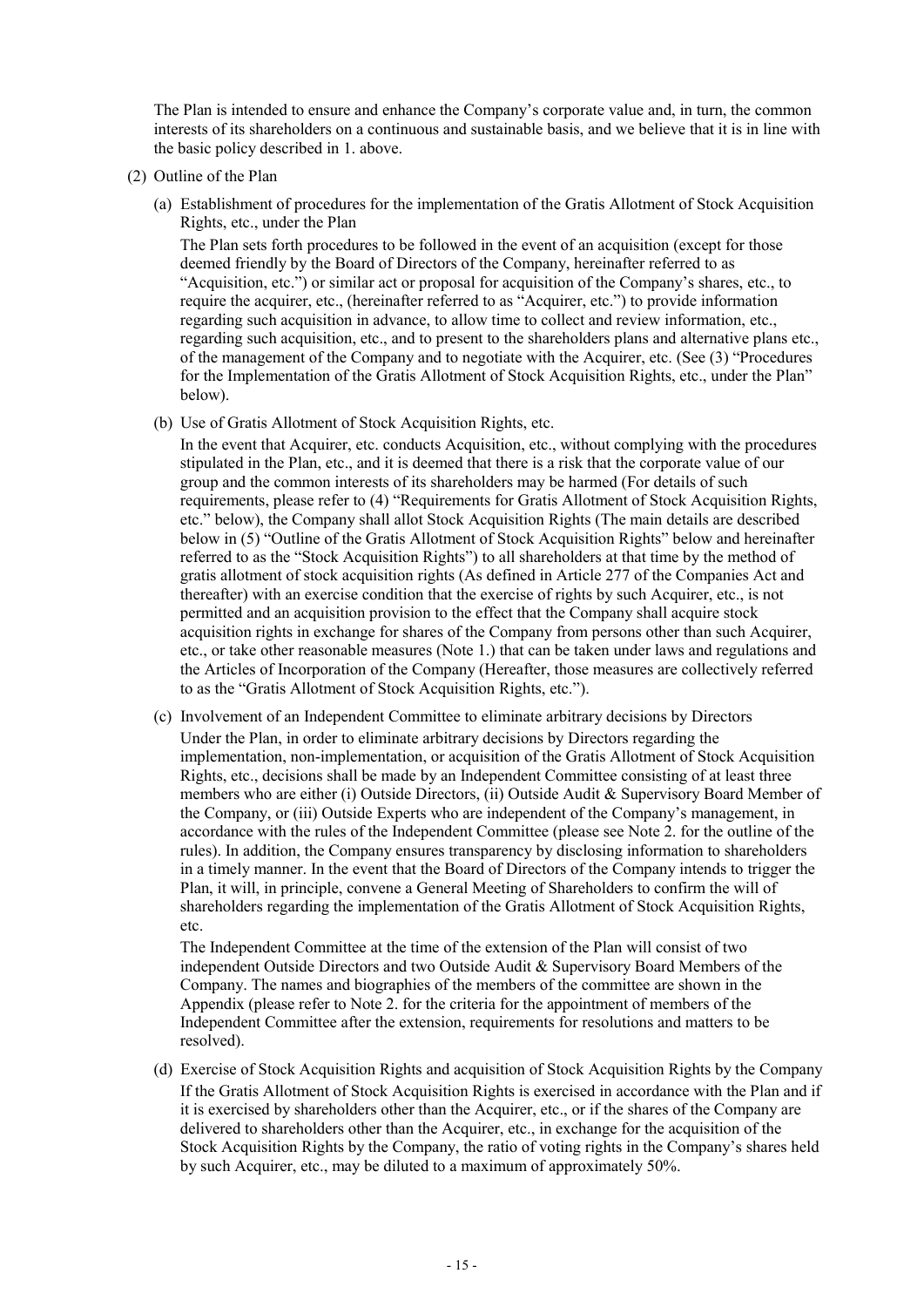- (3) Procedures for the implementation of the Gratis Allotment of Stock Acquisition Rights, etc., under the Plan
	- (a) Targeted Acquisition, etc.
		- The Plan shall be applicable in the event of the Acquisition, etc. that falls under (i) or (ii) below.
		- (i) The Acquisition, etc., as a result of which the ownership ratio of shares, etc. (Note 5.) of the holder (Note 4.) would become 20% or more with regard to the share certificates, etc. issued by the Company (Note 3.).
		- (ii) A tender offer (Note 7.) as a result of which the aggregate sum of the ownership ratio of share certificates, etc. (Note 8.) pertaining to the tender offer and the ownership ratio of shares, etc. of their specially related parties (Note 9.) would become 20% or more with regard to the shares, etc. issued by the Company (Note 6.).
	- (b) Submission of Letter of Intent

Prior to commencing or executing the Acquisition, etc., the Acquirer, etc., shall submit, in a form separately prescribed by the Company, a document (signed or stamped with a name and seal by a representative of the Acquirer, etc.) containing a covenant to comply with the procedures of the Plan and a certificate of qualification of the representative who has signed or stamped such document (collectively, the "Letter of Intent"). In the Letter of Intent, the Acquirer, etc., shall clearly indicate the name, address or main office, location of offices, etc., the law governing the incorporation, name of representative, contact information in Japan, and outline, etc., of the contemplated Acquisition, etc. The language to be used in the Letter of Intent and the Acquisition Document set forth in (c) below shall be Japanese only.

(c) Request for Information to the Acquirer, etc.

The Company shall deliver to the Acquirer, etc., the form of the Acquisition Document (defined below) (including a list of information to be provided by the Acquirer, etc., to the Company) within ten (10) business days of receipt of the Letter of Intent (not including the first day; hereinafter the same shall apply to the method of calculating the period unless otherwise specified). Except in cases where the Board of Directors of the Company recognizes that the Acquisition, etc., is a friendly Acquisition, etc., the Acquirer, etc., shall provide the Company with a written document (hereinafter referred to as the "Acquisition Document") containing the information, etc., set forth in each of the items below (hereinafter referred to as the "Necessary Information").

Upon receipt of the Acquisition Document, the Board of Directors of the Company shall promptly provide it to the Independent Committee. In response to this, if the Independent Committee determines that the Acquisition Document is insufficient as the Necessary Information, it may, either directly or through the Board of Directors of the Company, request the Acquirer, etc., to submit additional Necessary Information by setting an appropriate response deadline (up to 60 days from the day following the day on which the Acquisition Document is received). In such case, the Acquirer, etc., shall be required to provide such additional Necessary Information by the said deadline.

#### Notice

- (i) Details (this includes the specific name, capital structure, financial details, details of transactions of the same type of acquisition, etc., with this Acquisition, etc., and the results, etc., of such transactions. If the Acquirer, etc., is already a shareholder of the Company, the Acquirer, etc., is also required to provide the names of all shareholders) of the Acquirer, etc., and its group (including joint holders (Note 10.), specially related parties and (in the case of a fund) each partner and other members).
- (ii) The purpose, method and details of the Acquisition, etc., (including the price and type of consideration for the Acquisition etc., the timeframe of the Acquisition, etc., the structure of any related transactions, the legality of the method of the Acquisition, etc., and information regarding the feasibility of the Acquisition, etc.)
- (iii) Basis of calculation of the price of Acquisition, etc., (including the facts on which the calculation is based, calculation method, numerical information used in the calculation, details of synergies expected to arise from a series of transactions related to the Acquisition, etc., and details of such synergies to be distributed to other shareholders).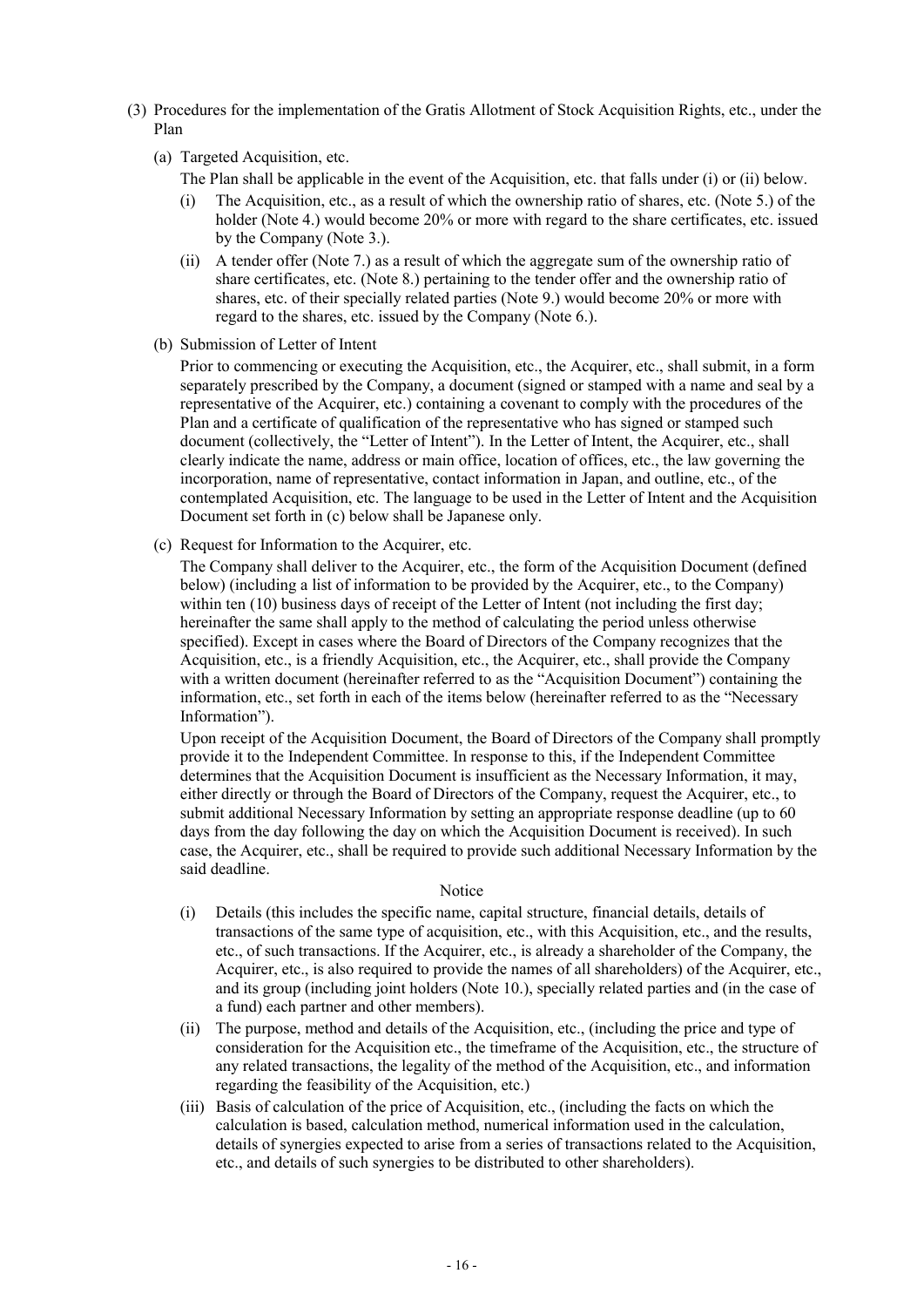- (iv) The financial backing for the Acquisition, etc., (including the specific name of the provider of funds (including substantial providers of funds), the method of procurement, and the details of related transactions, etc.)
- (v) Management policy, business plan, capital policy and dividend policy of the Company and our group after the Acquisition, etc.
- (vi) Measures to continuously and stably enhance the corporate value of the Company and our group after the Acquisition, etc., and the basis for recognizing that such measures will enhance the corporate value of the Company and our group.
- (vii) Policy for dealing with employees, business partners, customers, and other stakeholders of the Company and our group after the Acquisition, etc.
- (viii) Specific measures to avoid conflicts of interest with other shareholders of the Company
- (ix) Information on relationships with anti-social forces
- (x) Any other information that the Independent Committee reasonably determines to be necessary.

If the Independent Committee finds that the Acquirer, etc., has commenced the Acquisition, etc., without complying with the procedures stipulated in the Plan, the Independent Committee will, in principle, recommend that the Board of Directors of the Company implement the Gratis Allotment of Stock Acquisition Rights, etc., as described in (e) (i) below, except in cases where there are special circumstances that require the continued submission of the Acquisition Document and Necessary Information for discussion, negotiation, etc., with the Acquirer, etc.

- (d) Examination of the terms of the Acquisition, etc., negotiation with the Acquirer, etc., and consideration of alternative proposals
	- (i) Request for information from the Board of Directors of the Company In cases where the Independent Committee receives the Letter of Intent, the Acquisition Document, and the Necessary Information from the Acquirer, etc., the Independent Committee may, from the perspective of ensuring and enhancing the Company's corporate value and the common interests of its shareholders, in order to compare and examine, etc., the contents of the Acquisition Document and the Necessary Information with the business plan of the Board of Directors of the Company, the corporate evaluation, etc., by the Board of Directors of the Company, request the Board of Directors of the Company to present its opinion (including an opinion to reserve. The same shall apply hereinafter.) on the terms of the Acquisition, etc., by the Acquirer, etc., materials supporting such opinion, alternative plans (If any), and any other information, etc., that the Independent Committee deems necessary from time to time, after setting an appropriate response deadline (In consideration of the scale, social nature, and special characteristics, etc., of tour group's business, in principle, the maximum period shall be 30 days from the day following the day on which the Necessary Information is submitted.) for the submission of the opinion.
	- (ii) Examination by the Independent Committee

The Independent Committee shall examine the terms of the Acquisition, etc. by the Acquirer, etc., collect and compare information regarding the business plans, etc., of the Acquirer, etc., and the Board of Directors of the Company, and examine alternative plans provided by the Board of Directors of the Company before 60 days have passed (however, the Independent Committee may extend such period for up to 30 days in cases such as those described in (e) (iii) below, hereinafter referred to as the "Independent Committee Examination Period), in principle, from the receipt of information, etc. deemed sufficient by the Independent Committee from the Acquirer, etc., and (in the event that the Board of Directors of the Company is requested to present information, etc., as described above) the Board of Directors of the Company. In addition, if deemed necessary, the Independent Committee shall, in order to improve the terms of the Acquisition, etc., from the perspective of ensuring and enhancing the Company's corporate value and the common interests of its shareholders, hold discussions and negotiations, etc., with the Acquirer, etc., directly or through the Board of Directors of the Company, or present an alternative proposal by the Board of Directors of the Company, etc., to the shareholders, etc.

In order to ensure that the decisions of the Independent Committee are made in a manner that contributes to the corporate value of the Company and the common interests of its shareholders, the Independent Committee may, at the Company's expense, obtain advice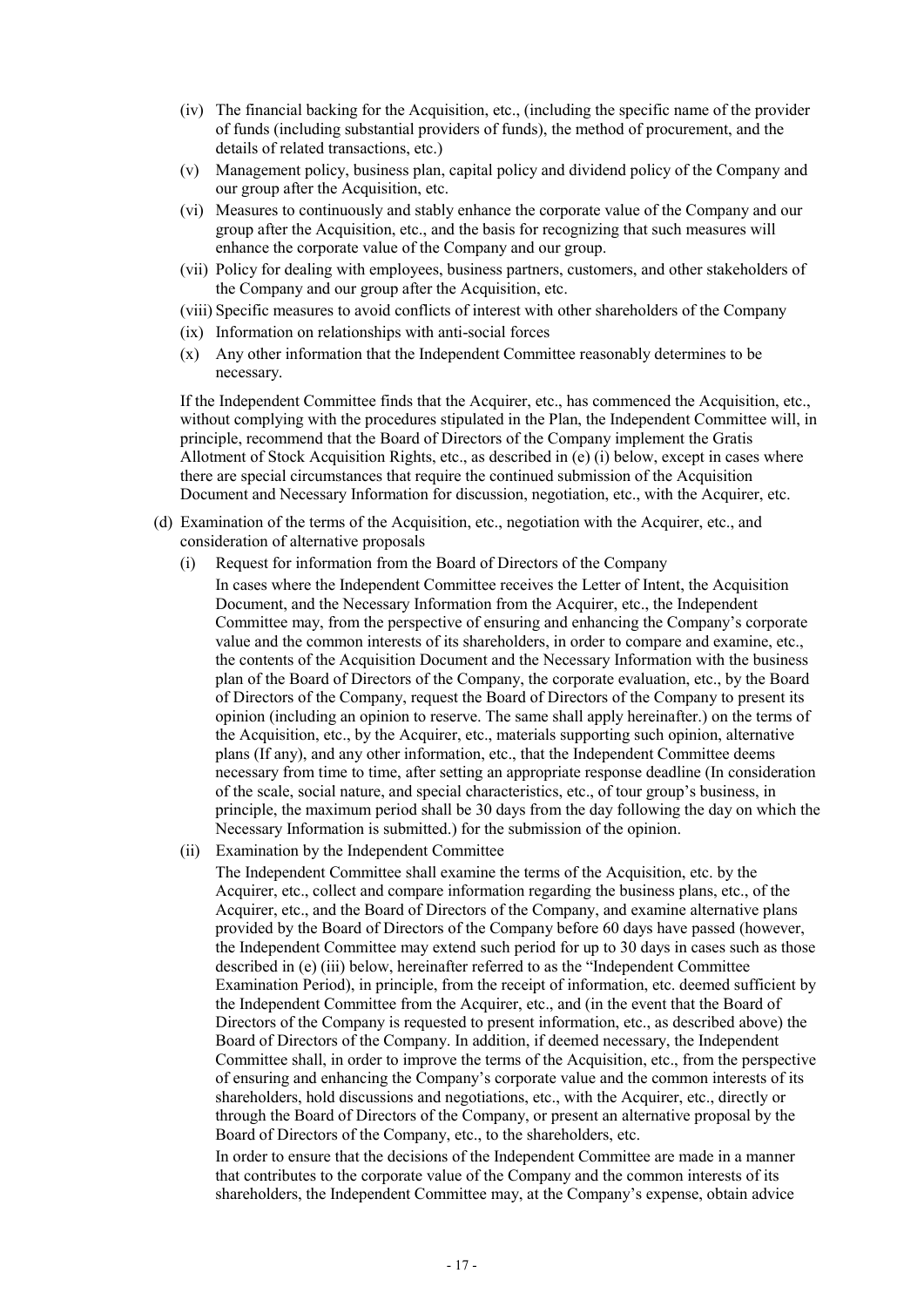from independent third parties (including financial advisors, certified public accountants, lawyers, consultants and other experts).

If the Independent Committee requests the Acquirer, etc., directly or through the Board of Directors of the Company, to provide materials for examination or other information, or to hold discussions or negotiations, etc., the Acquirer, etc., must promptly comply with such request.

(e) Procedures for Recommendations, etc. by the Independent Committee

The Independent Committee shall make recommendations, etc. to the Board of Directors of the Company in accordance with the following procedures in the event of the emergence of an Acquirer, etc.

(i) If the Independent Committee recommends implementation of the Gratis Allotment of Stock Acquisition Rights, etc. under the Plan

If the Acquirer, etc., fails to comply with the procedures set forth in the Plan, or if the Independent Committee determines that the Acquisition, etc., by the Acquirer, etc., falls under any of the requirements set forth in (4) "Requirements for Gratis Allotment of Stock Acquisition Rights, etc." below and that it is reasonable to implement the Gratis Allotment of Stock Acquisition Rights, etc., the Independent Committee will recommend the implementation of the Gratis Allotment of Stock Acquisition Rights, etc. to the Board of Directors of the Company, regardless of whether the Independent Committee Examination Period begins or ends.

However, even after the Independent Committee has once made a recommendation for the implementation of the Gratis Allotment of Stock Acquisition Rights, etc., if it determines that any of the following events applies, it may make a recommendation for the suspension, etc. until the day before the implementation of the Gratis Allotment of Stock Acquisition Rights, etc. (For example, in the case of a Gratis Allotment of Stock Acquisition Rights, until the day before the Exercise Period Commencement Date (as defined in (f) of (5) "Outline of the Gratis Allotment of Stock Acquisition Rights" below), it may make a recommendation to suspend the Gratis Allotment of these Stock Acquisition Rights until the effective time of the Gratis Allotment, or, it may make a new recommendation to acquire these Stock Acquisition Rights without consideration after the effective time of the Gratis Allotment.)

- 1) In cases where the Acquirer, etc., withdraws the Acquisition etc., after the recommendation or in other cases where the Acquisition, etc., no longer exists
- 2) If the facts, etc., on which the decision on the recommendation was based have changed, and the Acquisition etc., by the Acquirer, etc., does not meet any of the requirements set forth in (4) "Requirements for the Gratis Allotment of Stock Acquisition Rights, etc." below, or even if it does, it is no longer reasonable to implement or permit the Gratis Allotment of Stock Acquisition Rights, etc.
- (ii) If the Independent Committee recommends non-implementation of the Gratis Allotment of Stock Acquisition Rights, etc. under the Plan

If, as a result of examination of the terms of the Acquisition, etc., by the Acquirer, etc., discussion and negotiation with the Acquirer, etc., the Independent Committee determines that the Acquisition etc., by the Acquirer etc., does not fall under any of the requirements set forth in (4) "Requirements for Gratis Allotment of Stock Acquisition Rights, etc." below, or even if it does fall under such requirements, it is not appropriate to implement the Gratis Allotment of Stock Acquisition Rights, etc., it shall recommend that the Board of Directors of the Company not to implement the Gratis Allotment of Stock Acquisition Rights, etc. regardless of whether the Independent Committee Examination Period has ended.

However, even after the Independent Committee has once recommended the nonimplementation of the Gratis Allotment of Stock Acquisition Rights, etc., if the facts on which the recommendation was based have changed and the requirements in the first sentence of (i) above became satisfied, the Independent Committee may make a new decision, including a recommendation on implementing the Gratis Allotment of Stock Acquisition Rights, etc., and make such recommendation to the Board of Directors of the Company.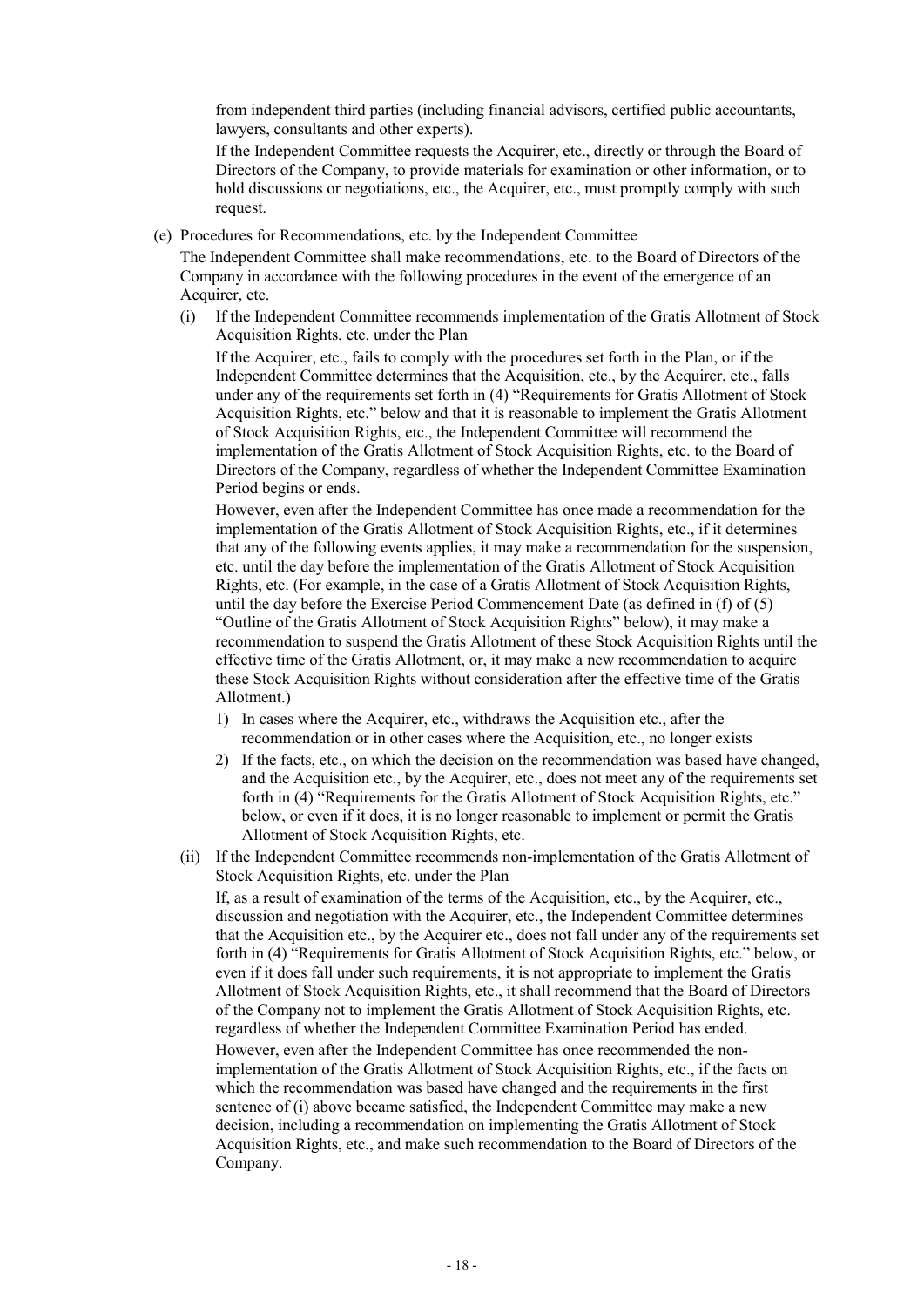(iii) If the Independent Committee extends the Examination Period for the recommendation for implementation or non-implementation of the Gratis Allotment of Stock Acquisition Rights, etc. under the Plan

If the Independent Committee does not reach a recommendation for implementation or nonimplementation of the Gratis Allotment of Stock Acquisition Rights, etc. by the expiration of the Independent Committee Examination Period, the Independent Committee will pass a resolution to extend the Independent Committee Examination Period to the reasonable extent (however, the total extended period shall not exceed 30 days) necessary to examine the terms of the Acquisition, etc., negotiate with the Acquirer, etc., and examine alternative plans, etc.

If the Independent Committee Examination Period is extended by the above resolution, the Independent Committee shall continue to collect information, examine, etc., and make a maximum effort to make a recommendation for the implementation or non-implementation of the Gratis Allotment of Stock Acquisition Rights, etc., within the extended period.

#### (f) Holding a General Meeting of Shareholders to confirm the will of shareholders

If the Independent Committee recommends that the Gratis Allotment of Stock Acquisition Rights, etc. be implemented, or if the Independent Committee has not reached a recommendation for implementation or non-implementation of the Gratis Allotment of Stock Acquisition Rights, etc., even after the extended examination period pursuant to (e) (iii) above, and the Board of Directors of the Company deems it appropriate to implement the Gratis Allotment of Stock Acquisition Rights, etc., the Board of Directors of the Company will promptly convene a General Meeting of Shareholders with the agenda item of approval, etc., of the implementation of the Gratis Allotment of Stock Acquisition Rights, unless there are reasonable grounds such as the impracticality of holding such a meeting, etc. When implementing the procedures for convening such General Meeting of Shareholders, the Board of Directors will promptly disclose the outline of the Acquisition Document and the Necessary Information, the opinion of the Board of Directors of the Company and the recommendation, etc., of the Independent Committee, and other matters that the Board of Directors deems appropriate, in accordance with applicable laws and regulations, etc., and the rules of the Financial Instruments Exchange.

As a precondition to holding a General Meeting of Shareholders, the Board of Directors of the Company shall promptly set a record date for determining the shareholders entitled to exercise their voting rights at such meeting (Hereinafter referred to as the "Record Date for Voting at the General Meeting of Shareholders for Confirmation of Intention") and shall give public notice thereof at least two weeks before the Record Date. The shareholders entitled to exercise voting rights at such General Meeting of Shareholders shall be those shareholders recorded in the final shareholders' register as of the Record Date for Voting at the General Meeting of Shareholders for Confirmation of Intention.

Resolutions of such General Meeting of Shareholders shall be adopted by a majority of the voting rights of the shareholders present who are entitled to exercise their voting rights. The results of such General Meeting of Shareholders shall be disclosed promptly after the resolution thereof. The Acquirer, etc., shall not make the Acquisition, etc., until a resolution not to approve the implementation of the Gratis Allotment of Stock Acquisition Rights, etc. is passed at such General Meeting of Shareholders.

(g) Resolution of the Board of Directors

If the implementation of the Gratis Allotment of stock Acquisition Rights, etc. is approved at the General Meeting of Shareholders held in accordance with (f) above, the Board of Directors of the Company shall promptly pass a resolution, as necessary, as an organization under the Companies Act regarding the implementation of the Gratis Allotment of Stock Acquisition Rights, etc., and implement such resolution. If such General Meeting of Shareholders does not approve the implementation of the Gratis Allotment of Stock Acquisition Rights, etc., the Board of Directors of the Company shall comply with such approval.

If the General Meeting of Shareholders to confirm the will of shareholders pursuant to (f) above cannot be held for reasonable reasons, such as it is practically impossible to hold the meeting, etc., the Board of Directors of the Company shall promptly pass a resolution as an organization under the Companies Act regarding implementation or non-implementation, etc., of the Gratis Allotment of Stock Acquisition Rights, etc., with maximum respect for the recommendation of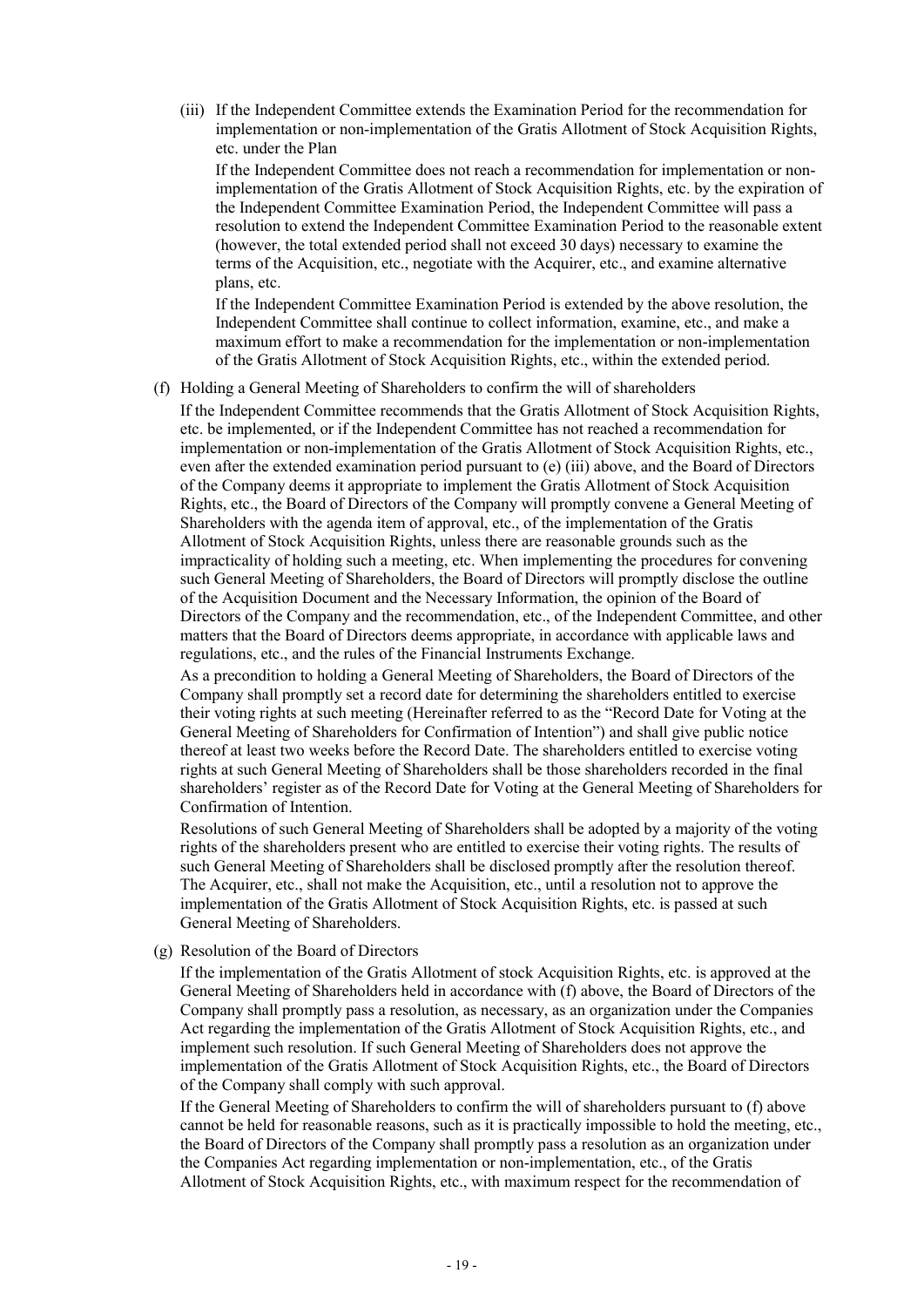the Independent Committee if the Committee has made one.

Until the Board of Directors of the Company resolves not to implement the Gratis Allotment of Stock Acquisition Rights, etc. under the Plan, the Acquirer, etc., shall not make the Acquisition, etc.

(h) Disclosure of information

In administering the Plan, the Company will, in accordance with applicable laws and regulations or rules of Financial Instruments Exchange, etc., disclose information in a timely manner regarding the progress (including the fact that the Letter of Intent and Acquisition Document have been submitted, the fact that the Independent Committee Examination Period has commenced, and the fact that the Independent Committee Examination Period has been extended and the reasons for such extension) of each procedure of the Plan or a summary of recommendations, etc., by the Independent Committee, a summary of resolutions of the General Meeting of Shareholders to confirm the will of shareholders, a summary of resolutions of the Board of Directors of the Company, and other matters deemed appropriate by the Independent Committee or the Board of Directors of the Company.

(4) Requirements for Gratis Allotment of Stock Acquisition Rights, etc.

If the Acquisition, etc., by the Acquirer, etc., falls under any of the following items and the implementation of Gratis Allotment of Stock Acquisition Rights, etc., is deemed appropriate, the Company plans to implement the Gratis Allotment of Stock Acquisition Rights, etc. by resolution of the General Meeting of Shareholders as described in (f) of (3) "Procedures for Implementation of Gratis Allotment of Stock Acquisition Rights, etc., under the Plan" above or by resolution of the Board of Directors of the Company as described in (g) above. As described in (e) of (3) "Procedures for Implementation of Gratis Allotment of Stock Acquisition Rights, etc. under the Plan" above, the Independent Committee will determine whether it is appropriate to implement the Gratis Allotment of Stock Acquisition Rights, etc. if the following requirements apply.

### Notice

- (a) If the Acquisition, etc. does not comply with the procedures set forth in the Plan.
- (b) If the Acquisition, etc., is likely to cause obvious harm to the corporate value of the Company and, in turn, the common interests of its shareholders through any of the following actions, etc.:
	- (i) Buying up share certificates, etc., and demanding that the Company purchase the share certificates, etc., at a high price.
	- (ii) Taking actions to realize the interests of the Acquirer, etc., at the expense of the Company, such as taking temporary control of the Company's management to purchase our group's valuable assets, etc., at low cost.
	- (iii) Misappropriating our group's assets as collateral or source of repayment of debt obligations of the Acquirer, etc., or its group companies, etc.
	- (iv) Temporarily controlling the management of the Company to dispose of high-priced assets, etc., that have no relevance to our group's current business, and using the profits from such disposal to pay high dividends temporarily, or selling the shares at a high price by taking advantage of the opportunity afforded by the sudden rise in share prices created by the temporary high dividends.
- (c) If the Acquisition, etc., was a coercive two-tiered acquisition, etc., (a tender offer or other acquisition of shares without soliciting the acquisition of all shares in the initial acquisition and with unfavorable or unclear terms for the second stage of the acquisition) or any other acquisition, etc., that may effectively coerce shareholders into selling their shares.
- (d) If the terms of the Acquisition, etc., (including the price and type of the consideration for the Acquisition, etc., the timeframe of the Acquisition, etc., the legality of the method of Acquisition, etc., the feasibility of the Acquisition, etc., the management policy and business plan after the Acquisition, etc., and the policy, etc., for dealing with the Company's other shareholders, employees, customers, business partners, and other stakeholders of the Company after the Acquisition, etc.) are significantly insufficient or inappropriate in light of the Company's corporate value.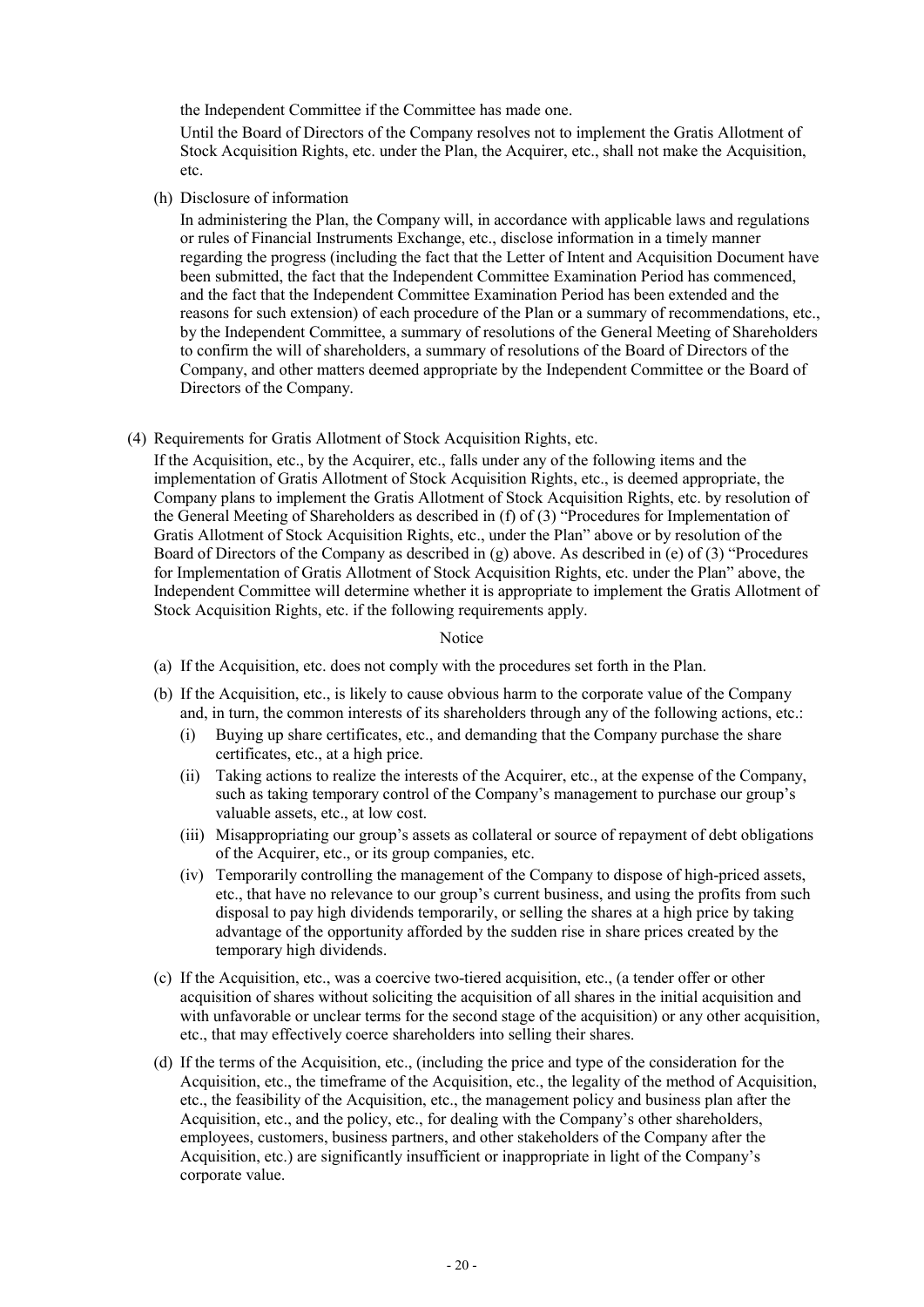- (e) If the Acquisition, etc., can be objectively and reasonably determined to significantly damage the Company's corporate value and, in turn, the common interests of shareholders. For example, the Acquisition, etc., could destroy relationships with the Company's employees, customers, business partners, etc., or the brand value and corporate culture of the Company's group, which are essential to the creation of the Company's corporate value.
- (5) Outline of the Gratis Allotment of Stock Acquisition Rights The Outline of the Gratis Allotment of Stock Acquisition Rights under the Plan is as follows.
	- (a) Number of Stock Acquisition Rights

The number shall be the same as the Company's final total outstanding shares (however, the number of the Company's shares held by the Company as of such date shall be deducted) as of a certain date (hereinafter referred to as the "Allotment Date") to be separately determined in the resolution of the Board of Directors or the resolution of the General Meeting of Shareholders (hereinafter referred to as the "Resolution for Gratis Allotment of Stock Acquisition Rights") concerning the Gratis Allotment of Stock Acquisition Rights.

(b) Shareholder subject to allotment

The Company shall allot the Stock Acquisition Rights to the shareholders other than the Company recorded in the Company's final register of shareholders as of the Allotment Date, at a ratio of one Stock Acquisition Right per one share of the Company's stock held by such shareholders.

- (c) Effective date of the Gratis Allotment of Stock Acquisition Rights The date will be separately determined in Resolution for Gratis Allotment of Stock Acquisition Rights.
- (d) Class and number of shares to be issued upon exercise of the Stock Acquisition Rights The class of shares to be issued upon exercise of the Stock Acquisition Rights shall be common stock, and the number of shares (Note 11.) to be issued upon exercise of one Stock Acquisition Right (hereinafter referred to as the "Applicable Number of Shares") shall be one share.
- (e) Amount of assets to be contributed upon exercise of the Stock Acquisition Rights The purpose of the contribution to be made upon exercise of the Stock Acquisition Rights shall be in cash, and the value per share of the assets to be contributed upon exercise of the Stock Acquisition Rights shall be the amount separately determined in the Resolution for Gratis Allotment of Stock Acquisition Rights within the range of a minimum of one yen and a maximum of one-half of the market price of one share of the Company. The market price shall be the amount equivalent to the average of the closing price of the Company's shares (including indicative price) in regular trading at the Tokyo Stock Exchange (however, in the event of a change in the principal exchange, it shall be subject to such change) for each day during the 90 days (except on days when no transactions are concluded) preceding the Resolution for Gratis Allotment of Stock Acquisition Rights, rounded up to the nearest yen.
- (f) Exercise Period of the Stock Acquisition Rights

The first day shall be the date separately determined in the Resolution for Gratis Allotment of Stock Acquisition Rights (The first day of such exercise period is hereinafter referred to as the "Exercise Period Commencement Date"), and the period shall be a period ranging from one month to three months to be separately determined in the Resolution for Gratis Allotment of Stock Acquisition Rights. However, if the Company acquires the Stock Acquisition Rights pursuant to paragraph (i) (ii) below, the exercise period for the Stock Acquisition Rights pertaining to such acquisition shall be until the business day immediately preceding the date of such acquisition. If the last day of the exercise period falls on a holiday of the place handling the payment of money to be paid upon exercise, the last day of the exercise period shall be the preceding business day.

(g) Exercise conditions of the Stock Acquisition Rights

In principle, the Stock Acquisition Rights may not be exercised by (I) a specified large volume holder (Note 12.), (II) a joint holder of a specified large volume holder, (III) a specified large volume acquirer (Note 13.), (IV) a specified related party of a specified large volume acquirer, or (V) a person who has received or succeeded the Stock Acquisition Rights from a person falling under (I) through (IV) above without obtaining approval from the Board of Directors of the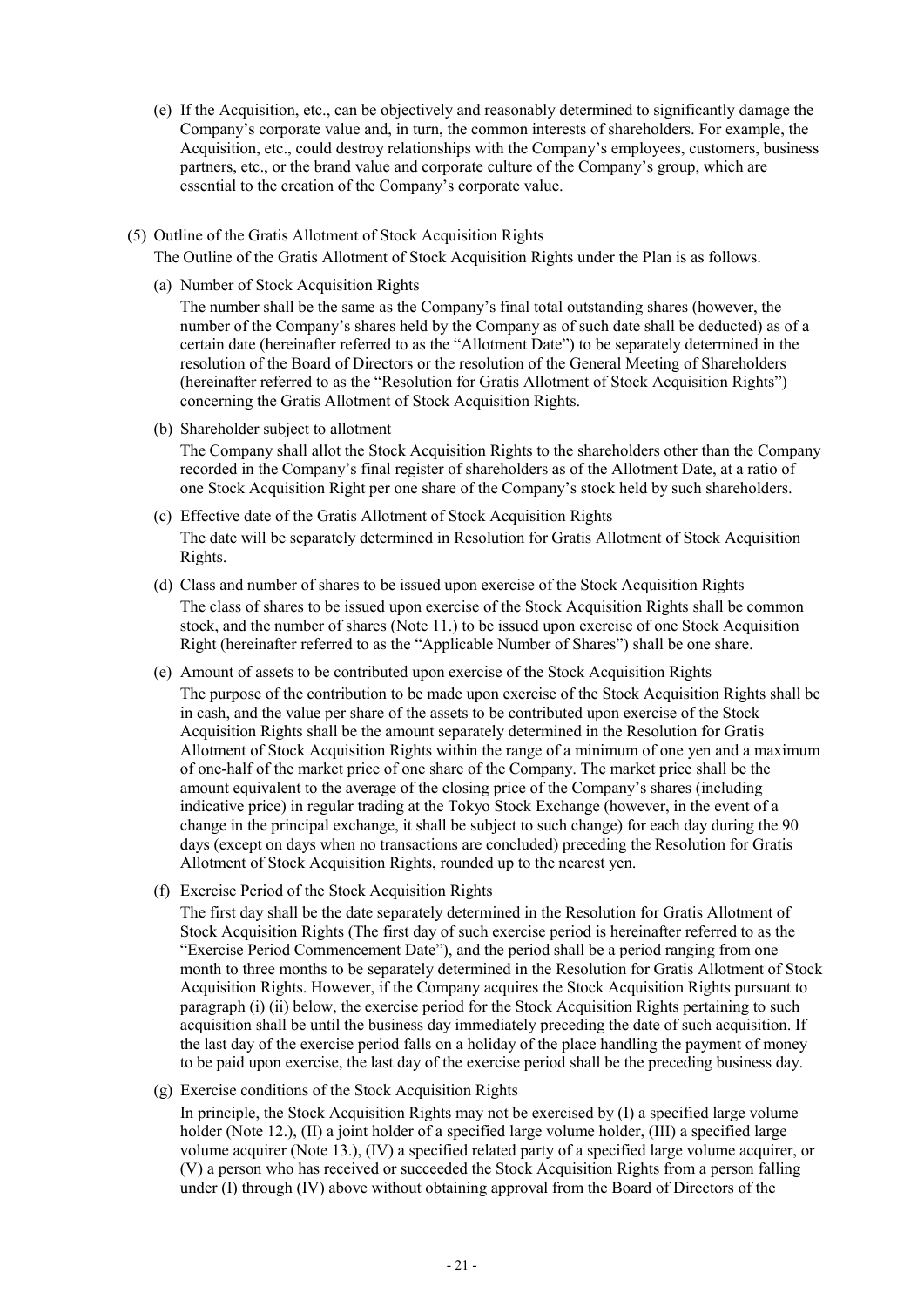Company, or (VI) a related party of a person falling under (I) through (V) above (Note 14.) (Persons falling under (I) through (VI) are hereinafter referred to as "Non-Qualified Persons"). In addition, non-residents who are required to follow prescribed procedures to exercise the Stock Acquisition Rights under applicable foreign laws and regulations may not, in principle, exercise the Stock Acquisition Rights (However, certain non-residents, such as those who are eligible for exemptions under applicable foreign laws and regulations, etc., may exercise the Stock Acquisition Rights, and the Stock Acquisition Rights held by non-residents are also subject to acquisition by the Company in exchange for the Company's shares, as described in (i) below).

- (h) Restrictions on the transfer of the Stock Acquisition Rights Any acquisition of the Stock Acquisition Rights by transfer requires the approval of the Board of Directors of the Company.
- (i) Acquisition of the Stock Acquisition Rights by the Company
	- (i) If the Board of Directors of the Company deems it appropriate for the Company to acquire the Stock Acquisition Rights at any time up to the day before the Exercise Period Commencement Date, the Company may acquire all the Stock Acquisition Rights without consideration on a date separately determined by the Board of Directors of the Company.
	- (ii) On a date separately determined by the Board of Directors of the Company, the Company may acquire all of the Stock Acquisition Rights held by persons other than the Non-Qualified Persons that have not been exercised by the business day immediately preceding the date determined by the Board of Directors of the Company and, in exchange, deliver the Applicable Number of Shares of the Company per one Stock Acquisition Right. In addition, if, after the date of such acquisition the Board of Directors of the Company recognizes the existence of any person holding Stock Acquisition Rights other than Non-Qualified Persons, the Company may, on a date separately determined by the Board of Directors of the Company after the date of such acquisition, acquire all of the Stock Acquisition Rights held by such person that have not been exercised by the business day preceding such date determined by the Board of Directors of the Company, and, in exchange, deliver the Applicable Number of Shares of the Company for each Stock Acquisition Right, and the same shall apply thereafter.
- (6) Details of the proposal to be submitted by the Board of Directors of the Company to the General Meeting of Shareholders for the implementation of the Gratis Allotment of Stock Acquisition Rights, etc.

The details of the proposal to be submitted by the Board of Directors of the Company to the General Meeting of Shareholders for the implementation of the Gratis Allotment of Stock Acquisition Rights, etc. shall, in principle, be the contents specified in 2. (5) "Outline of the Gratis Allotment of Stock Acquisition Rights" above in the case of the Gratis Allotment of Stock Acquisition Rights, and in the case of other measures, the contents shall be the same and the outline of the measures shall be clear.

(7) Effective Period, Repeal and Amendment of the Plan

The effective period (including the delegation of authority to decide matters concerning the implementation of the Gratis Allotment of Stock Acquisition Rights under the Plan. Hereinafter referred to as the "Effective Period") of the Plan shall be until the conclusion of the ordinary General Meeting of Shareholders relating to the last fiscal year ending within three years after the conclusion of this General Meeting of Shareholders.

However, even before the expiration of the Effective Period, the Plan shall be abolished at that time if (i) a resolution is passed at a General Meeting of Shareholders of the Company to withdraw the above delegation to the Board of Directors of the Company to decide matters concerning the Gratis Allocation of Stock Acquisition Rights under the Plan, or (ii) a resolution is passed by the Board of Directors of the Company to abolish the Plan.

In addition, even during the Effective Period of the Plan, the Board of Directors of the Company may, if it is not contrary to the intent of the resolution of this General Meeting of Shareholders (including cases where laws and regulations, Financial Instruments Exchange regulations, etc., relating to the Plan are newly established, revised, or abolished, and it is appropriate to reflect such establishment, revision, or abolition, cases where it is appropriate to amend words or phrases for reasons such as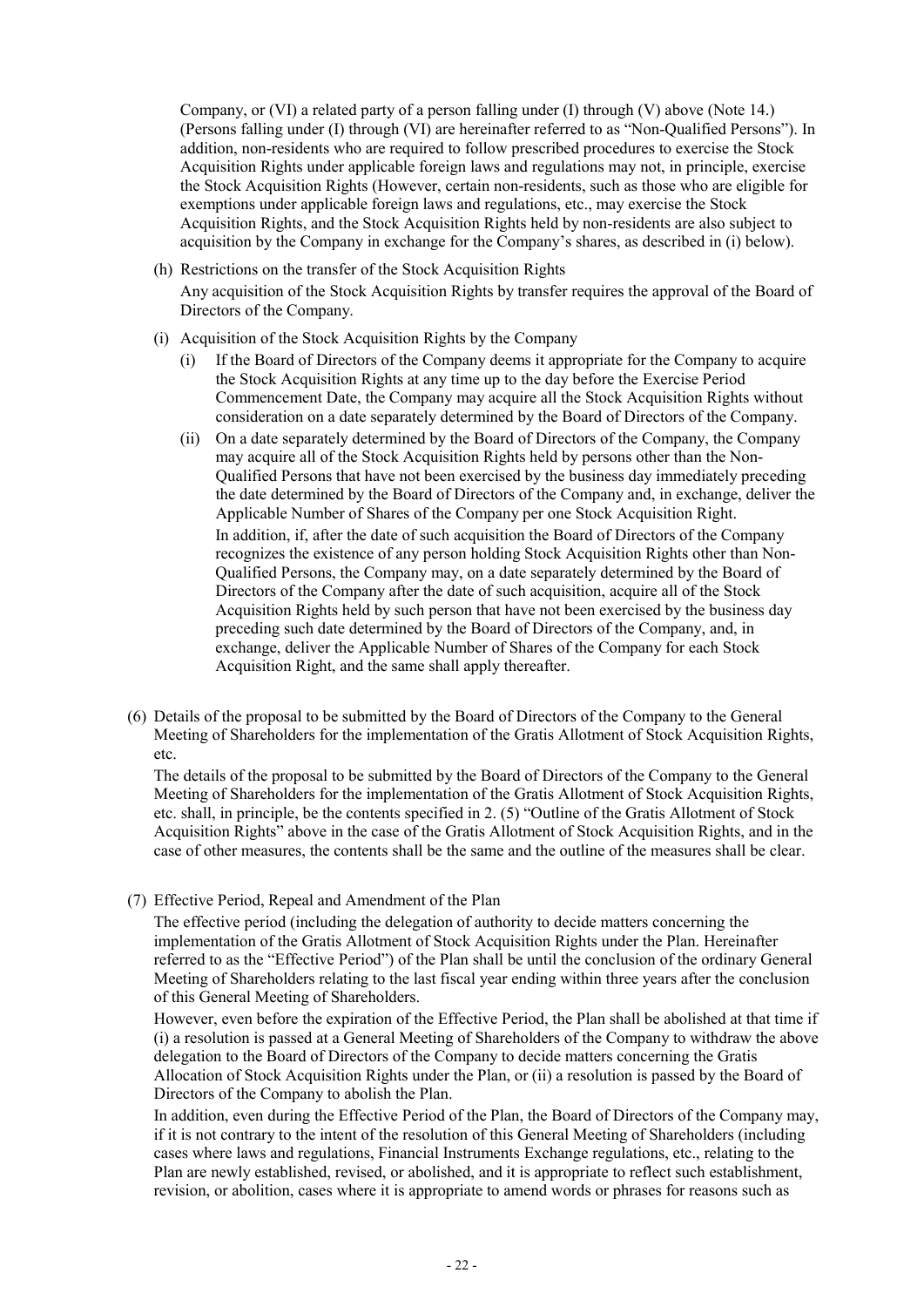typographical errors or omissions, etc., and cases where the Company's shareholders are not disadvantaged), the Plan may be amended or revised with the approval of the Independent Committee. In the event of the abolition or amendment of the Plan, etc., the Company shall promptly disclose the fact of such abolition or amendment, etc., and (in the case of amendment, etc.) the details of such amendment, etc., and other matters.

- Note 1. Specifically, a resolution requesting the Acquirer, etc., to cease the Acquisition, etc., at the General Meeting of Shareholders, etc., may be considered.
- Note 2. The following matters are stipulated as the rules of the Independent Committee.
	- The Independent Committee shall consist of at least three (3) members, who are independent of the Company's management team that executes the Company's business operations. The Board of Directors of the Company shall appoint the Committee members from among the Company's Outside Directors (including those who are to be appointed), Outside Audit & Supervisory Board Member of the Company (including those who are to be appointed), or Outside Experts. However, Outside Experts must be experienced corporate managers, persons familiar with investment banking or the Company's business, lawyers, certified public accountants, or researchers whose main research subject is corporate law, etc., or their equivalents, and must enter into an agreement with the Company that includes a provision on the duty of care of a good manager, etc., to the Company by such experts, which is separately designated by the Board of Directors of the Company.
		- The term of the office of the members of the Independent Committee shall expire at the conclusion of the Ordinary General Meeting of Shareholders relating to the last fiscal year ending within three (3) years after the conclusion of this General Meeting of Shareholders. However, this shall not apply if otherwise determined by a resolution of the Board of Directors of the Company. If a member of the Independent Committee who is an Outside Director of the Company or an Outside Audit & Supervisory Board Member of the Company ceases to be a Director or Audit & Supervisory Board Member of the Company (except in the case of reappointment), his/her term of office as a member of the Independent Committee shall also end at the same time.
		- In the event of a vacancy in the Independent Committee, a new member shall be promptly elected by a resolution of the Board of Directors of the Company from among those who satisfy the above requirements for election. The term of office of a newly elected member shall be the same as the remaining term of office of the original member who became vacant.
		- The Independent Committee shall make decisions, etc. on the matters set forth in the Plan and shall make decisions on the matters consulted by the Board of Directors of the Company.
		- The Independent Committee shall be convened by each member of the Independent Committee, and its resolution shall, in principle, be adopted by a majority of the members present when at least 2/3 of the members of the Independent Committee are present.
- Note 3. Defined in Article 27-23, Paragraph 1 of the Financial Instruments and Exchange Act. The same shall apply hereinafter unless otherwise specified in this proposal.
- Note 4. Including persons who are included in the holders pursuant to Article 27-23, Paragraph 3 of the Financial Instruments and Exchange Act (including persons who are deemed to fall under this category by the Board of Directors of the Company). The same shall apply hereinafter in this proposal.
- Note 5. Defined in Article 27-23, Paragraph 4 of the Financial Instruments and Exchange Act. The same shall apply hereinafter in this proposal.
- Note 6. Defined in Article 27-2, Paragraph 1 of the Financial Instruments and Exchange Act. The same shall apply hereinafter in this Proposal 2. (3) (a) (ii).
- Note 7. Defined in Article 27-2, Paragraph 6 of the Financial Instruments and Exchange Act. The same shall apply hereinafter in this proposal.
- Note 8. Defined in Article 27-2, Paragraph 8 of the Financial Instruments and Exchange Act. The same shall apply hereinafter in this proposal.
- Note 9. Defined in Article 27-2, Paragraph 7 of the Financial Instruments and Exchange Act (including those who are deemed to fall under this category by the Board of Directors of the Company). However, with respect to the persons set forth in item 1 of the same paragraph, those set forth in Article 3, paragraph 2 of the Cabinet Office Ordinance on Disclosure of Tender Offers for Share Certificates, etc., by Persons Other Than Issuers are excluded. The same shall apply hereinafter in this proposal.
- Note 10. Joint holders as defined in Article 27-23, Paragraph 5 of the Financial Instruments and Exchange Act, including those deemed to be joint holders pursuant to Paragraph 6 of the same article (including those who are deemed to fall under this category by the Board of Directors of the Company). The same shall apply hereinafter in this proposal.
- Note 11. Even if the Company becomes a company issuing class shares (Article 2, Item 13 of the Companies Act) in the future, (i) the shares of the Company issued upon exercise of the Stock Acquisition Rights and (ii) the shares to be delivered in exchange for the acquisition of the Stock Acquisition Rights shall both be the same class of shares (common shares) that the Company currently has issued at the time of this General Meeting of Shareholders.
- Note 12. In principle, this shall mean a holder of share certificates, etc. issued by the Company, whose holding ratio of share certificates, etc., in relation to such share certificates, etc., is 20% or more (including those who are deemed to fall under this category by the Board of Directors of the Company). However, a person whose acquisition and holding of share certificates, etc., of the Company is recognized by the Board of Directors of the Company as not against the corporate value of the Company or the common interests of shareholders, or any other specified person separately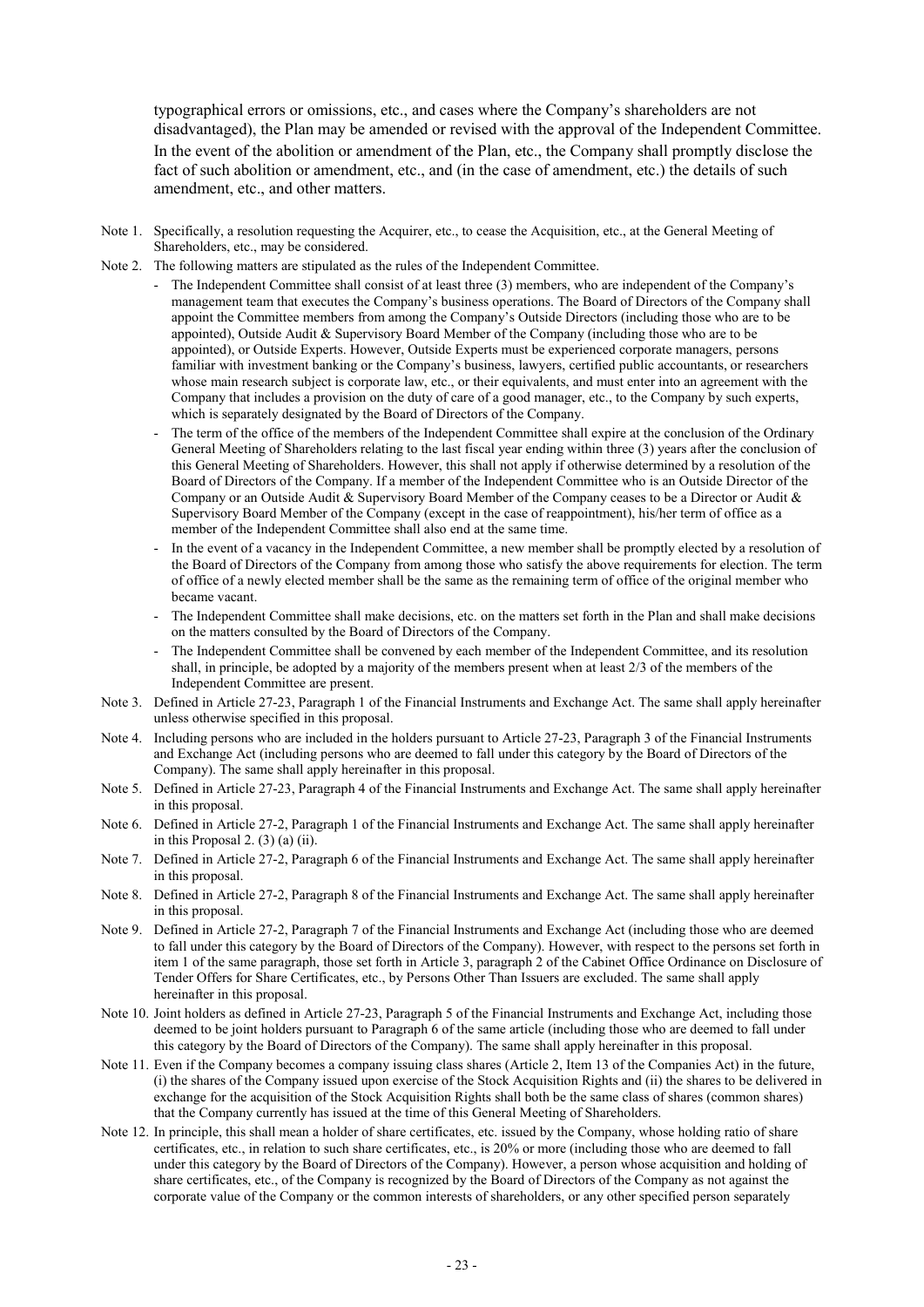determined by the Board of Directors of the Company in the Resolution for the Gratis Allocation of Stock Acquisition Rights shall not fall under the category of specified large volume holders. The same shall apply hereinafter in this proposal.

- Note 13. In principle, this applies to a person who has made a public notice of Acquisition (defined in Article 27-2, Paragraph 1 of the Financial Instruments and Exchange Act; the same shall apply hereinafter (Note 13.)) of share certificates (defined in Article 27-2, Paragraph 1 of the same Act; the same shall apply hereinafter (Note 13.)), etc., issued by the Company through a tender offer and whose holding (including the cases prescribed in Article 7, Paragraph 1 of the Financial Instruments and Exchange Law Enforcement Order as equivalent thereto) ratio of share certificates, etc., after such Acquisition, together with the holding ratio of share certificates, etc., of persons in a special relationship with such person, is 20% or more (including those who are deemed to fall under these categories by the Board of Directors of the Company). However, a person whose acquisition and holding of share certificates, etc., of the Company is recognized by the Board of Directors of the Company as not against the corporate value of the Company or the common interests of shareholders, or any other specified person separately determined by the Board of Directors of the Company in the Resolution for the Gratis Allocation of Stock Acquisition Rights shall not fall under the category of specified large volume acquirer. The same shall apply hereinafter in this proposal.
- Note 14. "Related party" of a given party means a party who substantively controls or is controlled by or is under the common control with the other party (including those who are determined by the Board of Directors of the Company to fall under the said definition) or a party who is determined by the Board of Directors of the Company to act in cooperation with the other party. "Control" means "controlling decisions on financial and business policies" (defined in Article 3, Paragraph 3 of the Enforcement Regulations of the Companies Act) of another company, etc.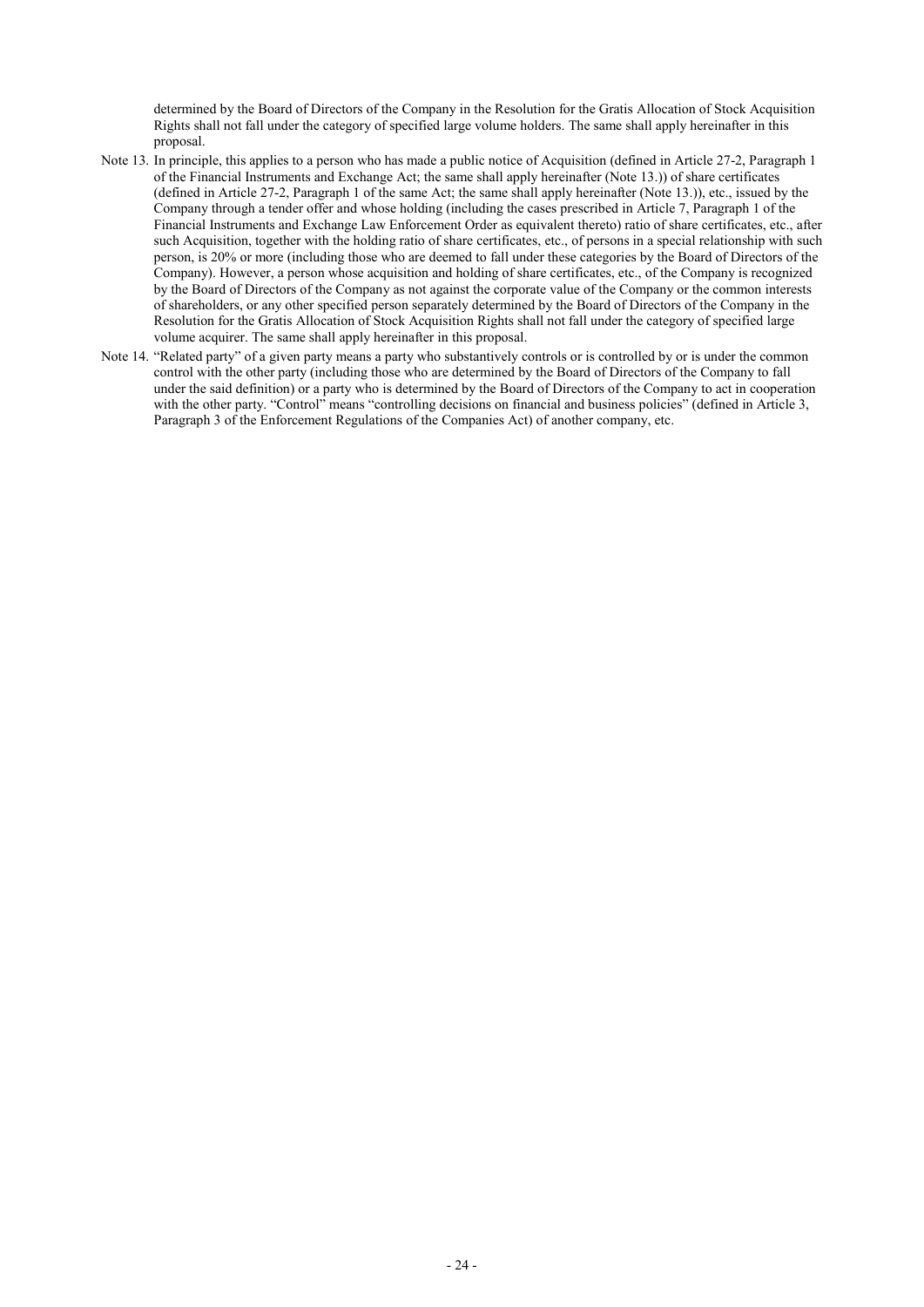# Appendix

# **Independent Committee Member Biography**

The following four members of the Independent Committee are scheduled to be members of the Independent Committee at the time of the extension of the Plan.

| Hisayuki Suekawa       |                                                                                                    |
|------------------------|----------------------------------------------------------------------------------------------------|
| Biography              |                                                                                                    |
| Born on March 17, 1959 |                                                                                                    |
| April 1982             | Joined Shiseido Company, Limited                                                                   |
| February 2007          | Department Director of Business Planning Department                                                |
| April 2008             | Corporate Officer, Department Director of Corporate<br><b>Planning Department</b>                  |
| June 2009              | Director, Corporate Officer, and Department Director of Corporate Planning Department              |
| April 2010             | Director, Executive Corporate Officer, and Department Director of Corporate Planning<br>Department |
| April 2011             | Representative Director, President and CEO                                                         |
| April 2013             | Counselor                                                                                          |
| June 2014              | Outside Director of Nitta Gelatin Inc. (current position)                                          |
| June 2017              | Outside Director of the Company (current position)                                                 |
| June 2020              | Outside Director of Morishita Jintan Co., Ltd. (current position)                                  |

(Significant concurrent positions outside the Company)

Outside Director of Nitta Gelatin Inc.

Outside Director of Morishita Jintan Co., Ltd.

Mr. Hisayuki Suekawa is an outside director as defined in Article 2, Item 15 of the Companies Act. In addition, Mr. Hisayuki Suekawa is a candidate for Outside Director who satisfies the requirements for candidate for Outside Director stipulated in Article 2, Paragraph 3, Item 7 of the Ordinance for Enforcement of the Companies Act, and if elected at this General Meeting of Shareholders, he will assume the position of Outside Director of the Company. In addition, he is designated as an Independent Director as stipulated by the Tokyo Stock Exchange, and if elected as an Outside Director at this General Meeting of Shareholders, he will continue to be designated as an Independent Director. He has no special interest in the Company.

| Kaoru Yokomise            |                                                                                                             |
|---------------------------|-------------------------------------------------------------------------------------------------------------|
| Biography                 |                                                                                                             |
| Born on November 19, 1957 |                                                                                                             |
| April 1981                | Joined Kao Soap Co., Ltd. (current Kao Corporation)                                                         |
| October 2013              | General Manager, Sustainability Promotion Department, Corporate Communications<br><b>Division</b>           |
| December 2014             | General Manager of Indirect Materials Department, Procurement Division of the<br>company                    |
| April 2018                | Joined the Consumer Affairs Agency                                                                          |
| October 2019              | Assistant Director for Policy Planning to Director of the Cabinet Secretariat                               |
| June 2021                 | Outside Director (Audit and Supervisory Committee Member) of Matsuda Sangyo Co.,<br>Ltd. (current position) |

(Significant concurrent positions outside the Company)

Outside Director (Member of the Audit Committee, etc.) of Matsuda Sangyo Co., Ltd.